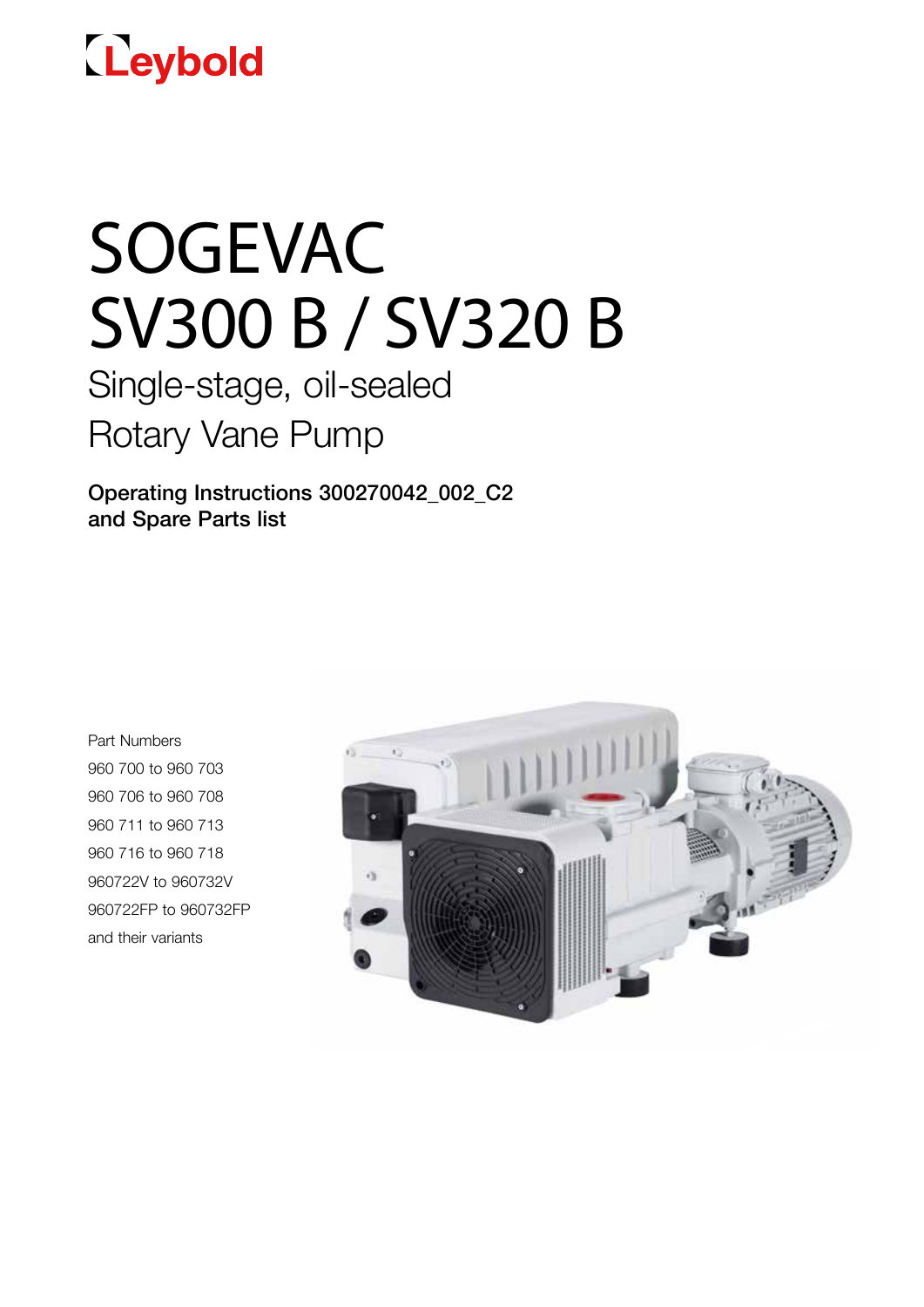### **Contents**

|                | Important Safety Information           | Page<br>3 |
|----------------|----------------------------------------|-----------|
| 1              | Description                            | 4         |
| 1.1            | Design and function                    | 4         |
| 1.2            | <b>Standard Specification</b>          | 5         |
| 1.3            | <b>Technical Data</b>                  | 6         |
| 1.4            | Connection fittings                    | 15        |
| 1.5            | Accessories                            | 16        |
| 1.6            | Consumables                            | 17        |
| 1.7            | Lubricants & grease                    | 17        |
| 1.8            | Manipulation and stock                 | 18        |
| $\overline{2}$ | Operation                              | 18        |
| 2.1            | Installation                           | 18        |
| 2.2            | Connection to system                   | 19        |
| 2.3            | <b>Electrical Connections</b>          | 21        |
| 2.4            | Start-up                               | 23        |
| 2.5            | Operation                              | 23        |
| 2.6            | Shutdown                               | 25        |
| 2.7            | Pump Ultimate Pressure                 | 26        |
| 3              | Maintenance                            | 27        |
| 3.1            | Maintenance Schedule                   | 28        |
| 3.2            | Checking the Oil                       | 28        |
| 3.3            | Oil Change, Replacing the Oil Filter   | 29        |
| 3.4            | Cleaning the Dirt Trap                 | 30        |
| 3.5            | Checking the Anti-Suckback Valve       | 30        |
| 3.6            | Cleaning the Gas Ballast Intake Filter | 31        |
| 3.7            | Disassembly of electrical motor        | 31        |
| 3.8            | Radiator cleaning                      | 31        |
| 3.9            | Exhaust filter exchange                | 31        |
| 3.10           | Heat exchanger cleaning                | 32        |
| 4              | Troubleshooting                        | 33        |
|                | <b>EU Declaration of Conformity</b>    | 34        |
|                | Spare parts list                       | 35        |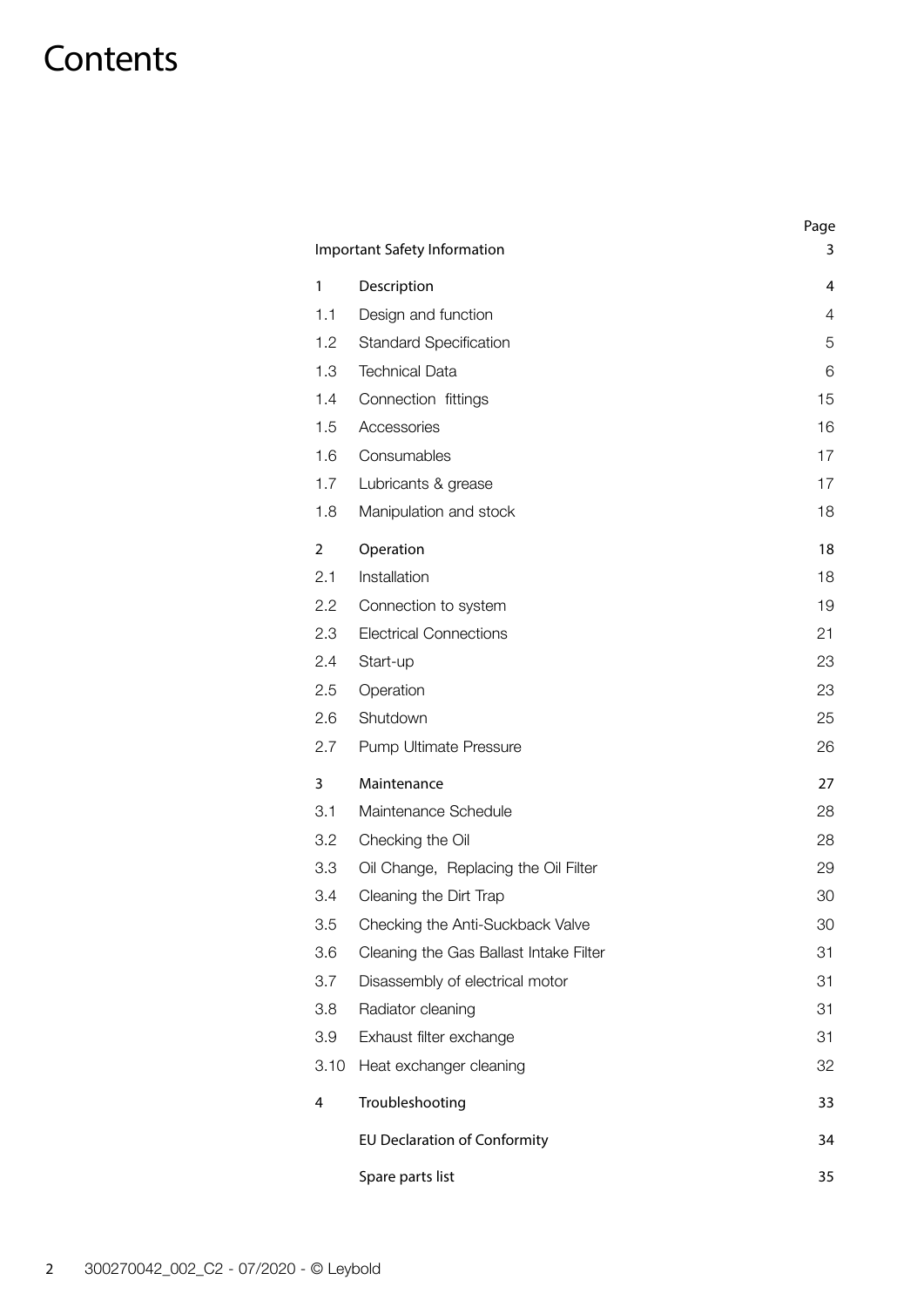### Safety Information

#### Important Safety Information

It is mandatory that these operating instructions be read and understood prior to the vacuum pump installation and start-up.

The SOGEVAC vacuum pumps have been manufactured according to the newest technical standards and safety regulations. If not installed properly or not used as directed, dangerous situations or damages might occur.

Under certain operating conditions, dangerous situations may occur when running the vacuum pump. If this happens, please contact our local office.

Indicate procedures that must be strictly observed to prevent hazards to persons.

Indicate procedures that must be strictly observed to prevent damage to, or destruction of the appliance.

The references to figures, e. g. (2/10) consist of the Fig. No. and the item No. in that order.

We reserve the right to alter the design or any data given in these Operating Instructions.

When working on the pump system, always observe the Operating Instructions. Disconnect the unit from the power supply before starting any work. Take appropriate precautions to ensure that the pump cannot start. If the pump has pumped hazardous gases, it will be absolutely necessary to determine the nature of the hazard involved and take the appropriate safety precautions.

Observe all safety regulations ! Take adequate safety precautions prior to opening the intake or exhaust port.

If you send a pump to Leybold, indicate whether the pump is free of substances damaging to health or whether it is contaminated. If it is contaminated also indicate the nature of hazard.

For this you must use the form we have prepared for this purpose. This form is available from

www.leybold.com —> Downloads —> Download Documents.

Please attach this form to the pump, or enclose it with it. This Declaration is required to meet the law and to protect our personnel.

Leybold will return any pump received without a "Declaration of Contamination" to the sender's address.

The pump must be packaged in such a way that it will not be damaged during shipping, and so that no harmful substances can escape from the package.



Figures

Warning



Leybold Service

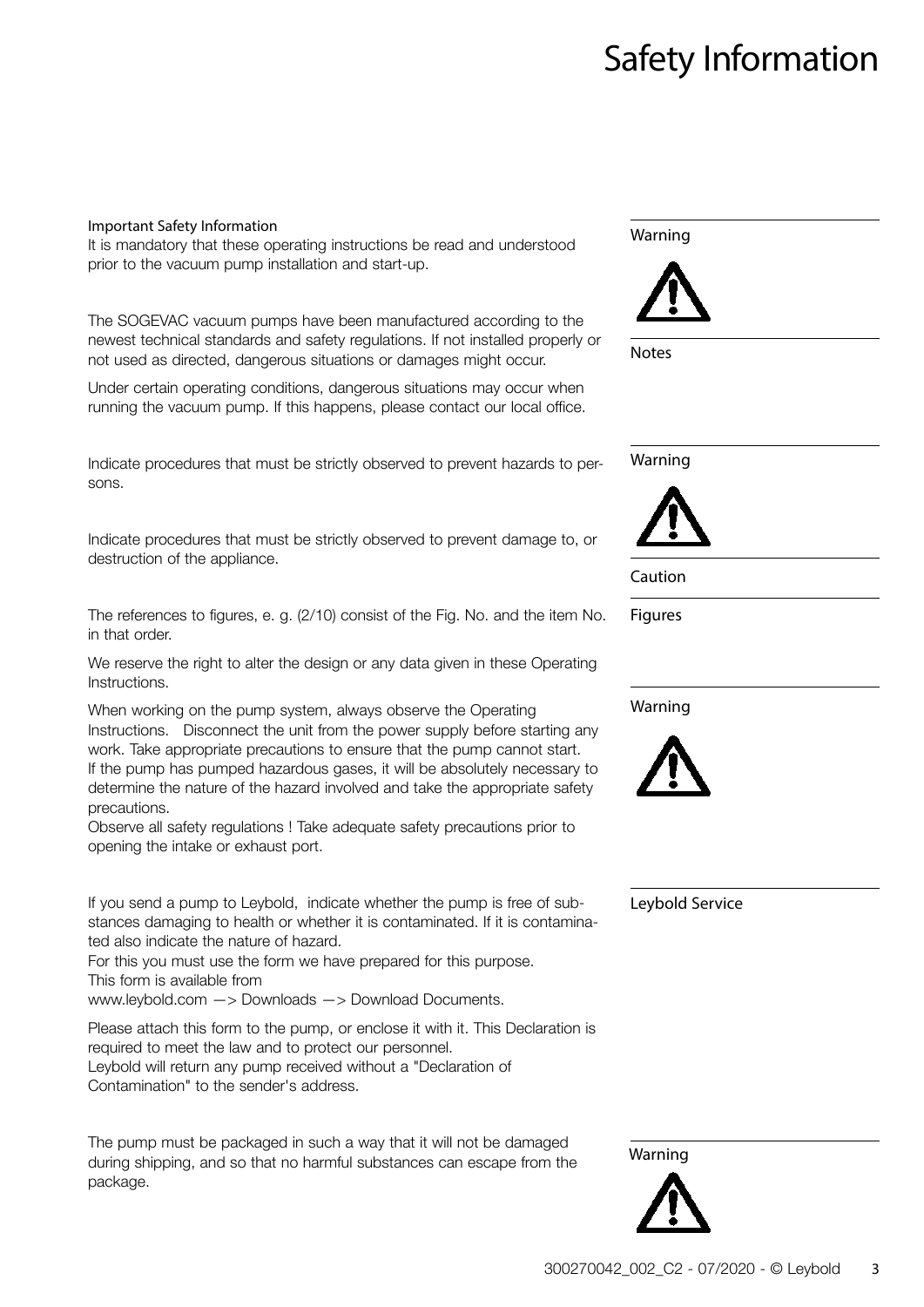- 1 Description
- 1.1 Design and function

The SOGEVAC are single- stage, oil-sealed rotary vane pumps. The antisuckback valve, gas ballast valve (optional), exhaust filter, oil return circuit and oil cooling oil are integrated functional elements. The pumps are driven by a directly flanged motor.

The rotor mounted eccentrically in the pump cylinder has three vanes which divide the pump chamber into several compartments. The volume of each changes periodically with the rotation of the rotor.

As the rotor rotates, the intake portion of the pumping chamber expands and sucks gas through the intake port. The gas passes through the dirt trap and the open anti-suckback valve and enters the pump chamber. As the rotor rotates further, the vane separates part of the pump chamber from the intake port. This part of the pump chamber is reduced, and the gas is compressed. At slightly above atmospheric pressure the gas is expelled from the chamber via the exhaust valve.

Oil injected into the pump chamber serves to seal, lubricate and cool the pump. The oil entrained with the compressed gas is coarsely trapped in the oil case by deflection. Then fine filtering occurs in the exhaust filter elements. The proportion of oil in the exhaust gas is thus reduced below the visibility threshold (over 99 % entrapment rate).

Oil trapped in the exhaust filters is returned to the inlet chamber via an oil return transfer. To prevent gas flowing at atmospheric pressure from the oil reservoir into the intake port, the oil return line is controlled by a float valve.

The oil cycle is maintained by the pressure difference existing between the oil case (pressure above or equal to atmospheric pressure) and the intake port (pressure below atmospheric pressure).The ball bearings are greased for 30 000 hours.

A fan running on the pump shaft generates the necessary cooling air. The oil cools down through a radiator.

Water cooled pumps with an oil-water heat exchanger and thermostatic valve are also available (as specific variants).

By opening the gas ballast valve, a controlled amount of air so called «gas ballast» is admitted into the pump chamber. This gas ballast prevents condensation (up to the limit of water vapor tolerance specified in the Technical Data) when pumping condensable gases or vapors.

There are different types of gas ballast :

- small gas ballast ( $4 \text{ m}^3/\text{h}$ )
- standard gas ballast ( $7.5 \text{ m}^3/\text{h}$ )
- large gas ballast ( $15 \text{ m}^3\text{/h}$ )
- gas ballast with electromagnetical valve ( $10 \text{ m}^3/\text{h}$ ) See § 2.5.2

On pumps supplied without gas ballast valve, the valve can be retrofitted. The gas ballast flows are indicative and valid at ultimate pressure.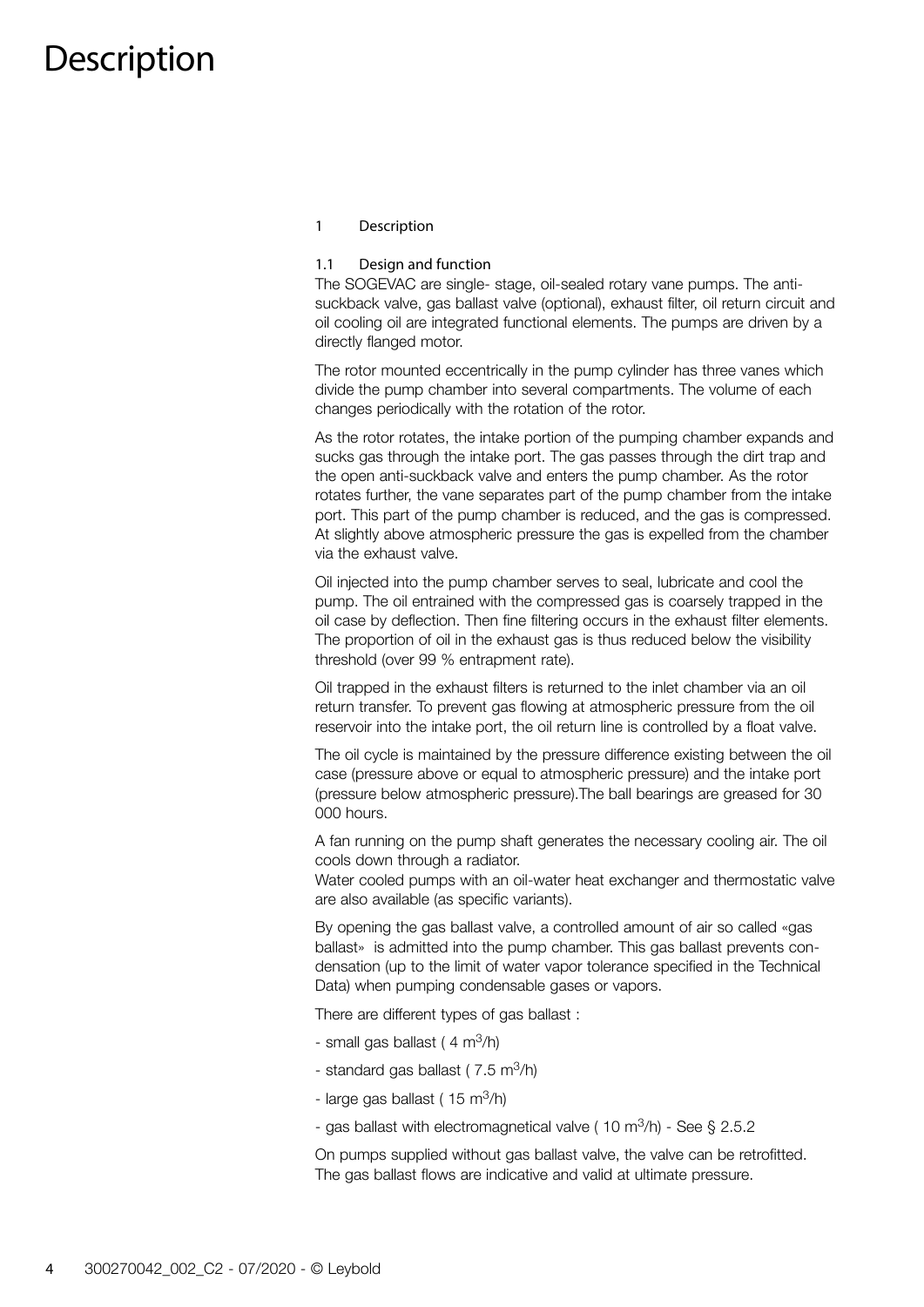Unintentional venting of the vacuum chamber as well as oil suckback when shutting down the pump are prevented by the integrated anti suck-back valve .

In applications where an oil suckback must be avoided by all means, it is recommended to install a dedicated valve.

#### 1.1.1 Range of use

SOGEVAC pumps are designed for pumping of inert gases in the range of rough vacuum, between atmospheric pressure and ultimate pressure of the pump.

SOGEVAC pumps are not designed for pumping of agressive, corrosive, flammable or explosive gases. By presence of agressive, flammable, corrosive or explosive gases, contact Leybold Vacuum. These pumps are not designed for working in flammable or explosive environment.

In case of doubt, contact Leybold Vacuum for the ATEX pump range.

The pumps are not suitable for pumping liquids or media which contain dust. Corresponding protective measures must be introduced.

In case of doubt, contact Leybold.

Before pumping greater than atmospheric concentrations of oxygen (> 20 %) or other highly reactive gases, the pump must be modified, degreased and a special oil (such as PFPE) must be used

Take adequate safety precautions. Contact Leybold for important safety instructions.

#### 1.2 Standard Specification

The pump is supplied with drive motor in ready-to-use condition. It is supplied with mineral oil, which is filled in.

Specific variants are delivered with different oils. In any case, the oil type is indicated on the pump. No warranty claims could be accepted with use of another oil than specified.

The connection ports are blanked off by plastic protective caps.

Take these caps away before turning on the pump.

Warning

Caution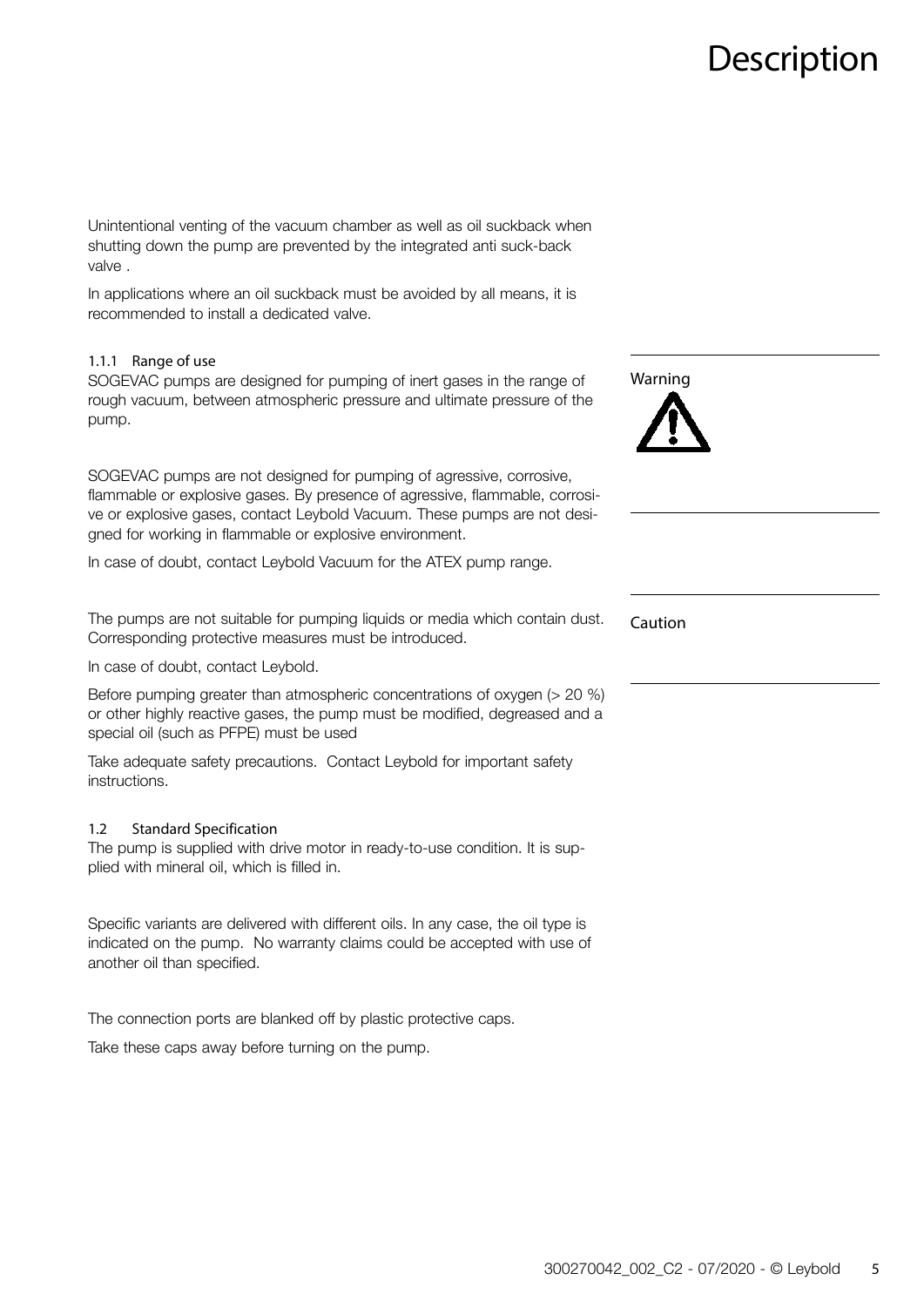#### 1.3 Technical Data

| <b>SV300 B</b>                                                                                                           |                        | 50Hz                                                     | 60Hz                                                                |
|--------------------------------------------------------------------------------------------------------------------------|------------------------|----------------------------------------------------------|---------------------------------------------------------------------|
| Nominal speed 1)                                                                                                         | $m^3.h^{-1}$           | 280                                                      | 340                                                                 |
| Pumping speed 1)                                                                                                         | $m^3.h^{-1}$           | 240                                                      | 290                                                                 |
| Ultimate partial pressure without gas ballast                                                                            | mbar                   | $\leq 8.10^{-2}$                                         | $\leq 8.10^{-2}$                                                    |
| Ultimate total pressure with small gas ballast 4 Nm <sup>3</sup> /h                                                      | mbar                   | $\leq 0.5$                                               | $\leq 0.5$                                                          |
| Ultimate total pressure with standard gas ballast 7.5 Nm <sup>3</sup> /h also for EM gas ballast 10 Nm <sup>3</sup> /h   | mbar                   | $\leq 0.7$                                               | $\leq 0.7$                                                          |
| Ultimate total pressure with big gas ballast 15 Nm <sup>3</sup> /h                                                       | mbar                   | $\leq 2.0$                                               | $\leq 2.0$                                                          |
| Ultimate total pressure with two big gas ballasts 28 Nm <sup>3</sup> /h                                                  | mbar                   | $\leq 3.0$                                               | $\leq 3.0$                                                          |
| Water vapour tolerance with small gas ballast 4 Nm <sup>3</sup> /h                                                       | mbar                   | 4<br>with turbine 220 mm                                 | 5<br>with turbine 220 mm                                            |
| Water vapour capacity with small gas ballast 4 Nm <sup>3</sup> /h                                                        | $kg.h^{-1}$            | 0.4<br>with turbine 220 mm                               | 0,6<br>with turbine 220 mm                                          |
| Water vapour tolerance with standard gas ballast 7.5 Nm <sup>3</sup> /h<br>also for EM gas ballast 10 Nm <sup>3</sup> /h | mbar                   | 10<br>with turbine 220 mm<br>40<br>with turbine 150 mm   | 12<br>with turbine 220 mm<br>$\overline{50}$<br>with turbine 150 mm |
| Water vapour capacity with standard gas ballast 7.5 Nm <sup>3</sup> /h<br>also for EM gas ballast 10 Nm <sup>3</sup> /h  | $kg.h^{-1}$            | 1,3<br>with turbine 220 mm<br>6.0<br>with turbine 150 mm | 1,8<br>with turbine 220 mm<br>8.0<br>with turbine 150 mm            |
| Water vapour tolerance with big gas ballast 15 Nm <sup>3</sup> /h                                                        | mbar                   | 70<br>with turbine 150 mm                                | 70<br>with turbine 150 mm                                           |
| Water vapour capacity with big gas ballast 15 Nm <sup>3</sup> /h                                                         | $kg.h^{-1}$            | 11<br>with turbine 150 mm                                | 14<br>with turbine 150 mm                                           |
| Water vapour tolerance with two big gas ballasts 28 Nm <sup>3</sup> /h                                                   | mbar                   | 95<br>with turbine 150 mm                                | 95<br>with turbine 150 mm                                           |
| Water vapour capacity with two big gas ballasts 28 Nm <sup>3</sup> /h                                                    | $kg.h^{-1}$            | 15<br>with turbine 150 mm                                | 17<br>with turbine 150 mm                                           |
| Noise level <sup>2)</sup>                                                                                                | dB(A)                  | 72                                                       | 76                                                                  |
| Leak rate                                                                                                                | mbar.l.s <sup>-1</sup> | $\leq 1.10^{-3}$                                         | $\leq 1.10^{-3}$                                                    |
| Mains voltage (std) - for other voltages please contact Leybold                                                          | V                      | See<br>Ordering data                                     |                                                                     |
| Motor power                                                                                                              | kW                     | See Ordering data                                        |                                                                     |
| Type of protection                                                                                                       |                        | <b>IP55</b>                                              | <b>IP55</b>                                                         |
| Rated rotational speed                                                                                                   | $min.-1$               | 1450                                                     | 1750                                                                |
| Weight (with oil filling)                                                                                                | kg                     | 200                                                      | 200                                                                 |
| Oil capacity (min./max.)                                                                                                 |                        | 8,5/11,5                                                 | 8,5/11,5                                                            |
| Intake connection                                                                                                        |                        | G <sub>2</sub>                                           | G <sub>2</sub><br>NPT2 3)nN                                         |
| Exhaust connection                                                                                                       |                        | G <sub>2</sub>                                           | G <sub>2</sub><br>NPT <sub>2</sub> 3)                               |

1) according to DIN28400 and following numbers, with standard gas ballast 2) operated at ultimate pressure without gas ballast, free-field measurements at a distance of 1m 3) please contact Leybold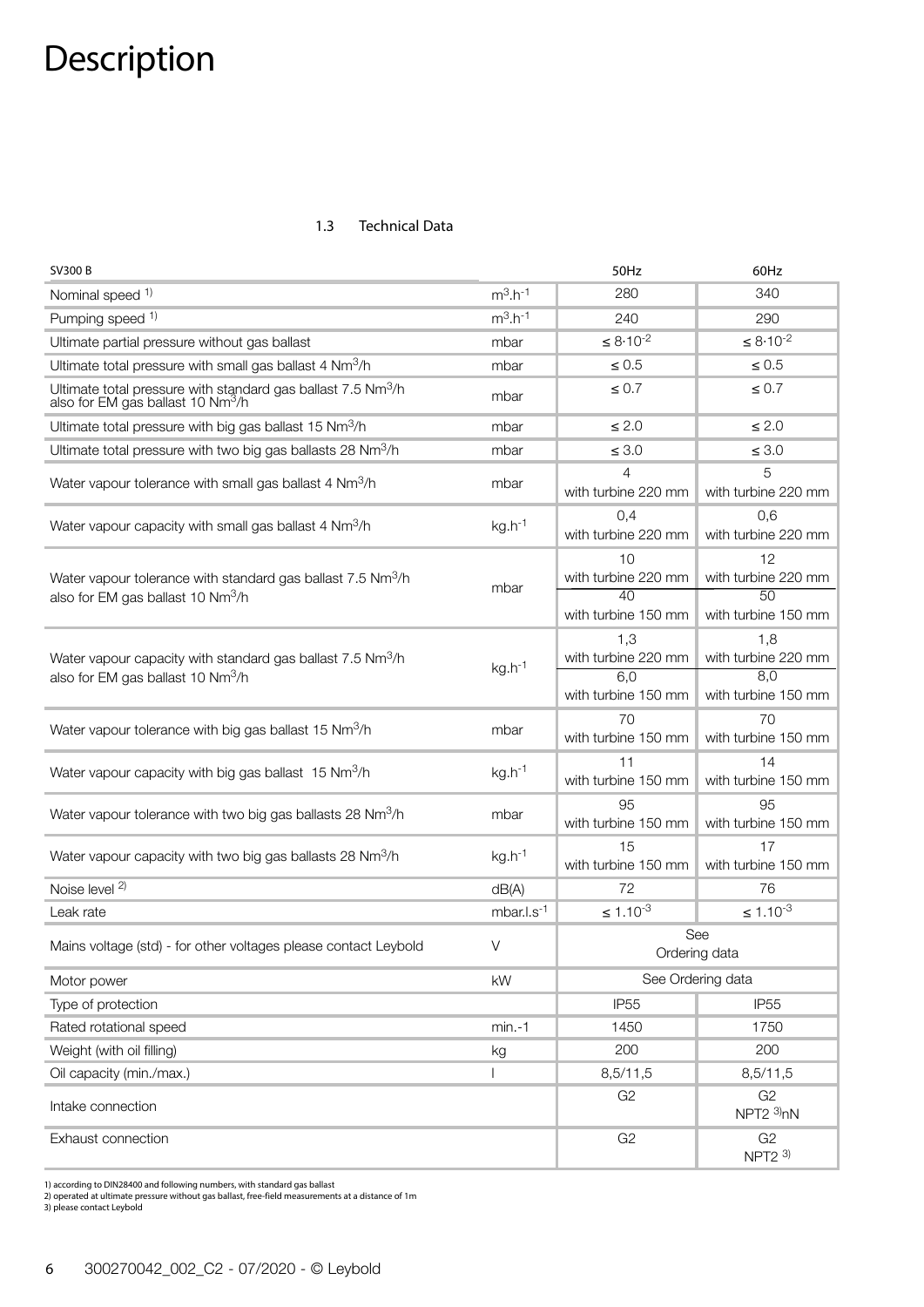| <b>SV320 B</b>                                       |              | 50Hz                                                     | 60Hz                           |
|------------------------------------------------------|--------------|----------------------------------------------------------|--------------------------------|
| Nominal speed 1)                                     | $m^3.h^{-1}$ | 330                                                      | 385                            |
| Pumping speed 1)                                     | $m^3.h^{-1}$ | 284                                                      | 330                            |
| Ultimate total pressure without gas ballast $1$ )    | mbar         | $\leq 0.08$                                              | $\leq 0.08$                    |
| Ultimate total pressure with standard gas ballast 1) | mbar         | $\leq 0.7$                                               | $\leq 0.7$                     |
| Ambient temperature                                  |              |                                                          | 10  50 $^{\circ}$ C            |
| Water vapour tolerance with standard gas ballast 1)  | mbar         | 10                                                       | 12                             |
| Water vapour tolerance with standard gas ballast 1)  | $kg.h^{-1}$  | 1.3                                                      | 1.8                            |
| Noise level <sup>2)</sup>                            | dB(A)        | 72                                                       | 73                             |
| Motor voltage                                        | V            | 220-240 / 380-415<br>$V \pm 10 \%$                       | 440-460<br>$V \pm 10$ %, 60 Hz |
| Motor power                                          | <b>kW</b>    | 7.5                                                      |                                |
| Net weight (with oil filling)                        | kg           | 211                                                      |                                |
| Intake connection                                    |              | G <sub>2</sub> " BSP<br>for NPT use adapter P/N 71231973 |                                |
| Exhaust connection                                   |              | G <sub>2</sub> " BSP<br>for NPT use adapter P/N 71231973 |                                |

Other data as per SV300 B GAET 1) to DIN 28400 and following numbers, with standard gas ballast & 220 mm turbine

2) operated at the ultimate pressure without gas ballast, free-field measurement at a distance of 1 m

#### Conversion factors

|                      | mbar (millibar) | torr | inches Hq<br>vacuum |
|----------------------|-----------------|------|---------------------|
| $1lb = 0.453$ kg     | 1013            | 760  |                     |
| 1 at = $0.9461$      | 400             | 300  | 18.12               |
| 1 hp = $0.735$ kW    | 133             | 100  | 25.98               |
| 1 inch = $25.4$ mm   | 4               | 3    | 29.80               |
| 1 r.p.m. $= 1$ min - |                 | 0,75 | 29.89               |
|                      | 0,1             | 0,75 | 29.92               |

#### Different pressure units **Different pumping speed units**

|                                | $m^3 \cdot h^{-1}$ | $I·s-1$ | cfm   |
|--------------------------------|--------------------|---------|-------|
| $m^3 \cdot h^{-1} = m^3/h$     |                    | 0.278   | 0.589 |
| $I·s-1 = I/s$                  | 3.60               |         | 2.12  |
| cfm (cubic feet per<br>minute) | 1.699              | 0.472   |       |

Example : 1 $m^3$ ·h<sup>-1</sup> = 0.589 cfm

Note : the nominal pumping speed of a pump at 60Hz is 20% higher than at 50Hz

1 atm (atmosphere) = 1013 mbar

1 Pa (pascal) = 0.01 mbar =10-2 mbar

1 bar = 1000 mbar

1 torr = 1.33 mbar

These values are valid for the standard variants and with the use of the recommended Leybold oils.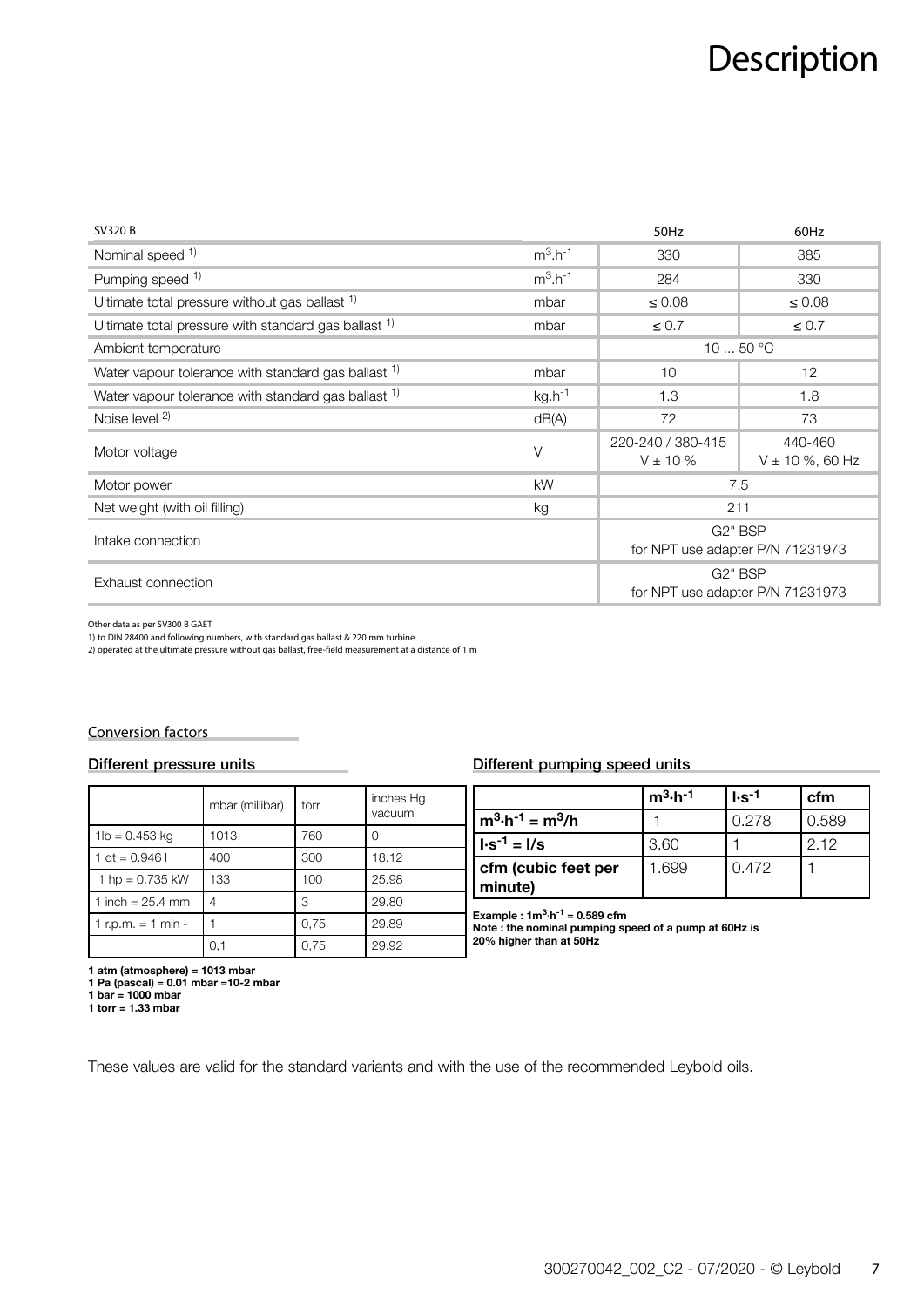| Ordering data Ref. No.                                                                                                                                                                       | <b>SV300 B</b> |
|----------------------------------------------------------------------------------------------------------------------------------------------------------------------------------------------|----------------|
| Pump with three-phase motor CEI w/o gas ballast<br>230 V/400 V, +/-10%, 50 Hz, 5.5 kW<br>460 V, +/-10%, 60Hz, 6.3 kW                                                                         | 960 700        |
| Pump with three-phase motor CEI and integrated gas ballast valve<br>230 V/400 V, +/-10%, 50 Hz, 5.5 kW<br>460 V, +/-10%, 60Hz, 6.3 kW                                                        | 960 702        |
| Pump with three-phase motor NEMA and integrated gas ballast<br>208V +/-10% and 230/460 +/-10%, 60Hz, 10 hp<br>400V +/-10% 50Hz, 10 hp                                                        | 960 707        |
| Pump with three-phase motor JIS and integrated gas ballast valve<br>200V +10% -15%, 50/60Hz, 7.5 kW                                                                                          | 960 712        |
| Pump with wide range motor and integrated gas ballast valve<br>200V -15%  230V +10% / 380  400 V +/-10%, 50Hz, 5.5 kW<br>200V -15%  230V +10% / 380  400 V +/-10% & 460 +/-10%, 60Hz, 6.6 kW | 960 717        |

#### Other gasballast variants available. Please contact us.

| Ordering data Ref. No.                                                                                                                                                                                                  | <b>SV320 B</b> |
|-------------------------------------------------------------------------------------------------------------------------------------------------------------------------------------------------------------------------|----------------|
| Pump with three-phase motor IEC and integrated gas ballast valve, air cooled, mineral oil<br>230 V/400 V, +/-10%, 50 Hz, 7.5 kW<br>460 V, +/-10%, 60Hz, 7.5 kW                                                          | 960 722V       |
| Pump with three-phase motor IEC and integrated gas ballast valve, water cooled, mineral oil<br>230 V/400 V, +/-10%, 50 Hz, 7.5 kW<br>460 V, +/-10%, 60Hz, 7.5 kW                                                        | 960 722V2002   |
| Pump with wide range motor and integrated gas ballast valve, air cooled, mineral oil<br>200V -15%  230V +10% / 380  400 V +/-10%, 50Hz, 6.0 kW<br>200V -15%  230V +10% / 380  400 V +/-10% & 460 +/-10%, 60Hz, 7.2 kW   | 960 732V       |
| Pump with wide range motor and integrated gas ballast valve, water cooled, mineral oil<br>200V -15%  230V +10% / 380  400 V +/-10%, 50Hz, 6.0 kW<br>200V -15%  230V +10% / 380  400 V +/-10% & 460 +/-10%, 60Hz, 7.2 kW | 960 732V2002   |
| Pump with three-phase motor IEC and integrated gas ballast valve, air cooled, food grade oil<br>230 V/400 V, +/-10%, 50 Hz, 7.5 kW<br>460 V, +/-10%, 60Hz, 7.5 kW                                                       | 960 722FP      |
| Pump with three-phase motor IEC and integrated gas ballast valve, water cooled, food grade oil<br>230 V/400 V, +/-10%, 50 Hz, 7.5 kW<br>460 V, +/-10%, 60Hz, 7.5 kW                                                     | 960 722FP2002  |

Other gasballast variants available. Please contact us.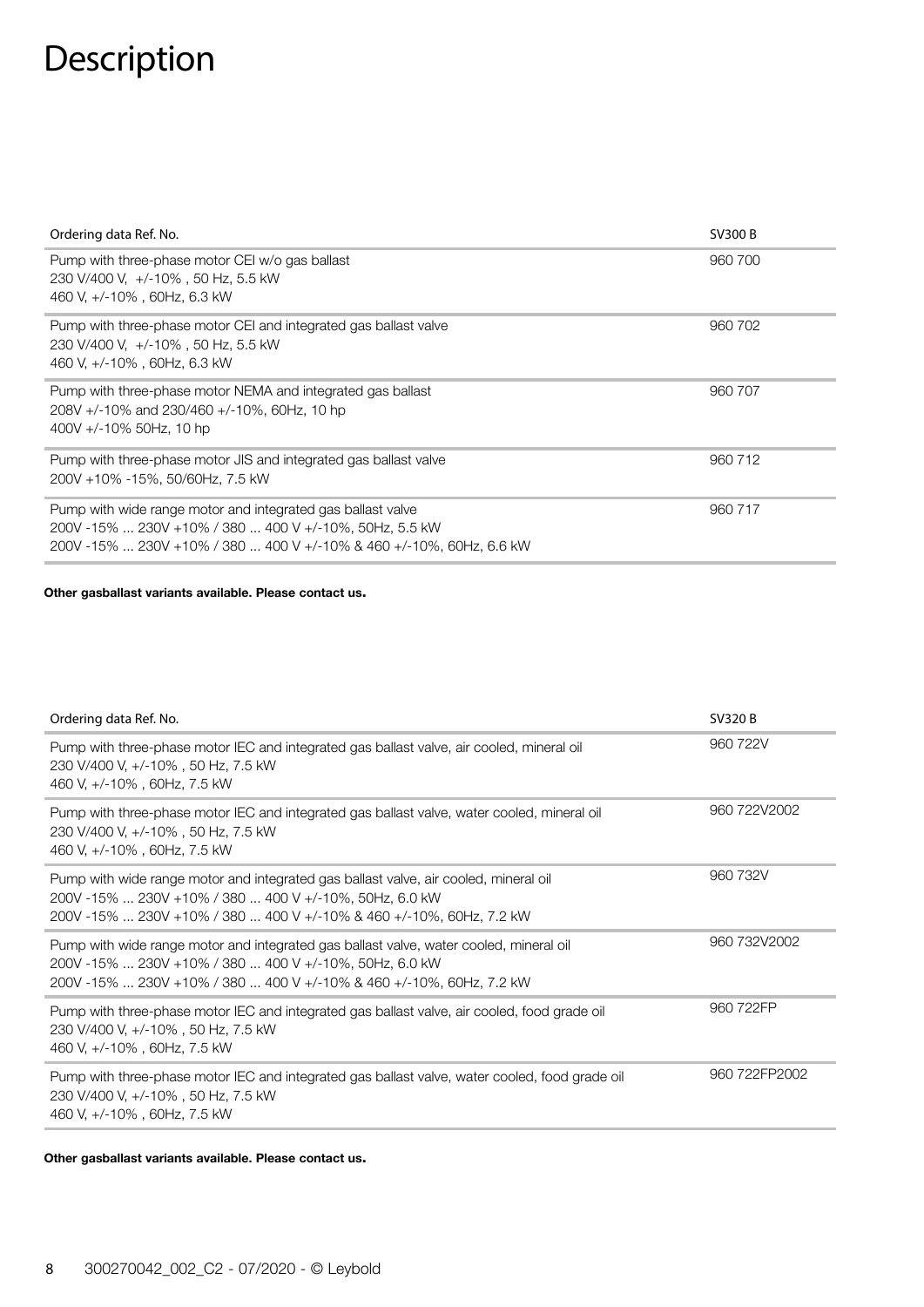| <b>WATER COOLING</b>                                                                                                                                                                           |                                                       |                                     |             |                                              |                     |                               |
|------------------------------------------------------------------------------------------------------------------------------------------------------------------------------------------------|-------------------------------------------------------|-------------------------------------|-------------|----------------------------------------------|---------------------|-------------------------------|
| PRESSURE OF WATER NETWORK: 2 Bar MINI / 8 Bar MAXI<br>MINIMUM WATER SUPPLY: 600 L/H FOR WATER TEMPERATURE 15°C<br>VALVE REGULATION ON 2 FOR WARM AMBIANCES 40°C<br>MAX WATER TEMPERATURE: 30°C |                                                       |                                     |             |                                              |                     |                               |
| <b>WATER QUALITY</b>                                                                                                                                                                           | $\overline{\mathbf{0}^{\circ}}$                       | $4^{\circ}$                         | $8^{\circ}$ |                                              | $12^{\circ}$        | $20^\circ$                    |
|                                                                                                                                                                                                | <b>CORROSION</b><br>(WATER TOO SOFT)                  | SERVICE AREA                        |             | <b>INCRUSTING WATER</b><br>(DEPOSIT OF SCALE |                     |                               |
| TH(°F)                                                                                                                                                                                         |                                                       |                                     |             |                                              |                     |                               |
| <b>CARBONAT CONTENT</b><br><b>PPm</b>                                                                                                                                                          | $\mathbf{0}$<br><b>CORROSION</b><br>(AGRESSIVE WATER) | 30<br><b>SERVICE</b><br><b>AREA</b> | 90          | <b>INCRUSTING</b><br><b>WATER</b>            | 160<br><b>WATER</b> | 300<br><b>VERY INCRUSTING</b> |
| <b>PH</b>                                                                                                                                                                                      | <b>CORROSION</b><br>(AGGRESSIVE WATER)                | 5<br><b>SERVICE AREA</b>            | 7.5         | <b>INCRUSTING WATER</b>                      |                     |                               |
|                                                                                                                                                                                                |                                                       |                                     |             |                                              |                     |                               |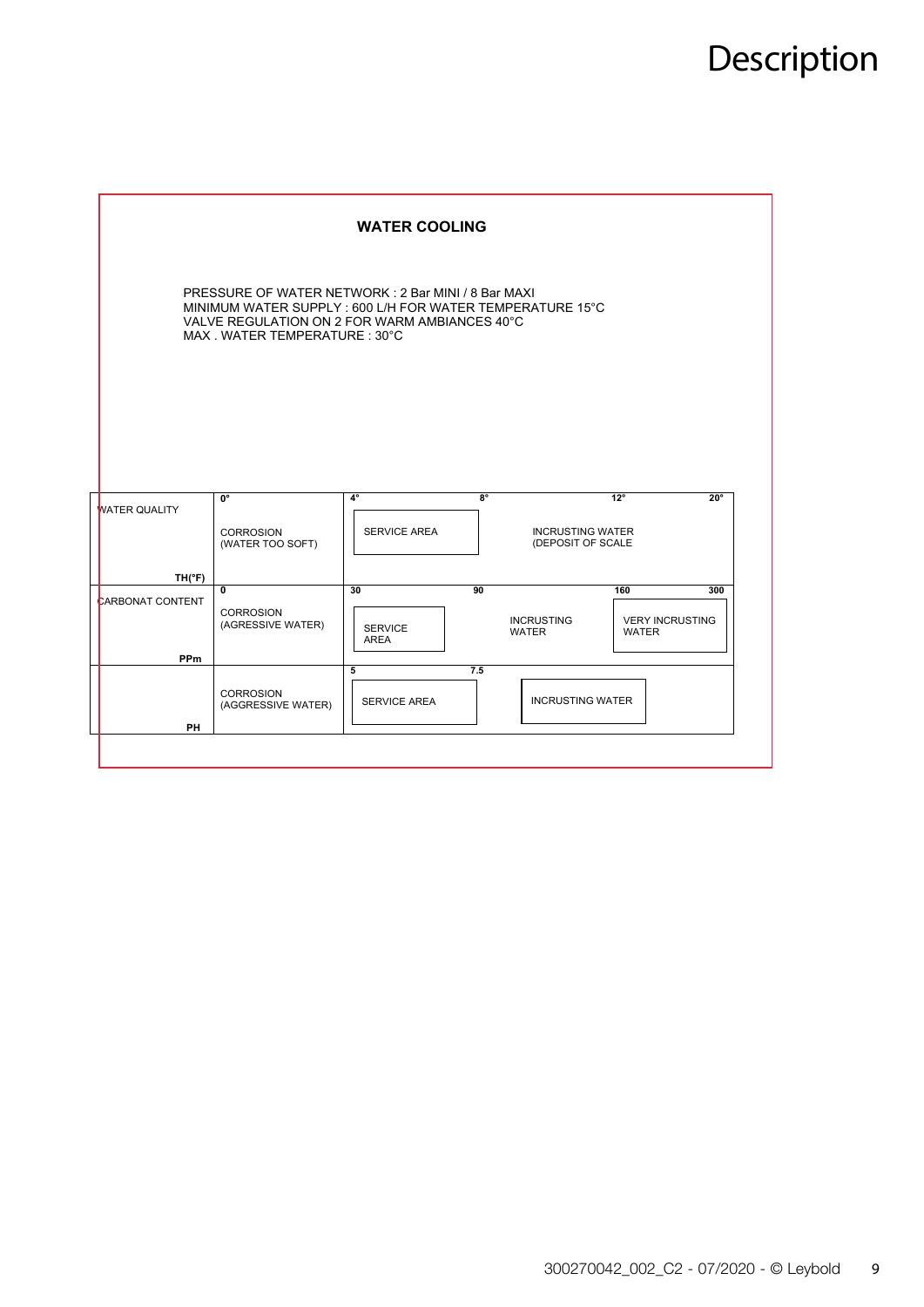SV300 B

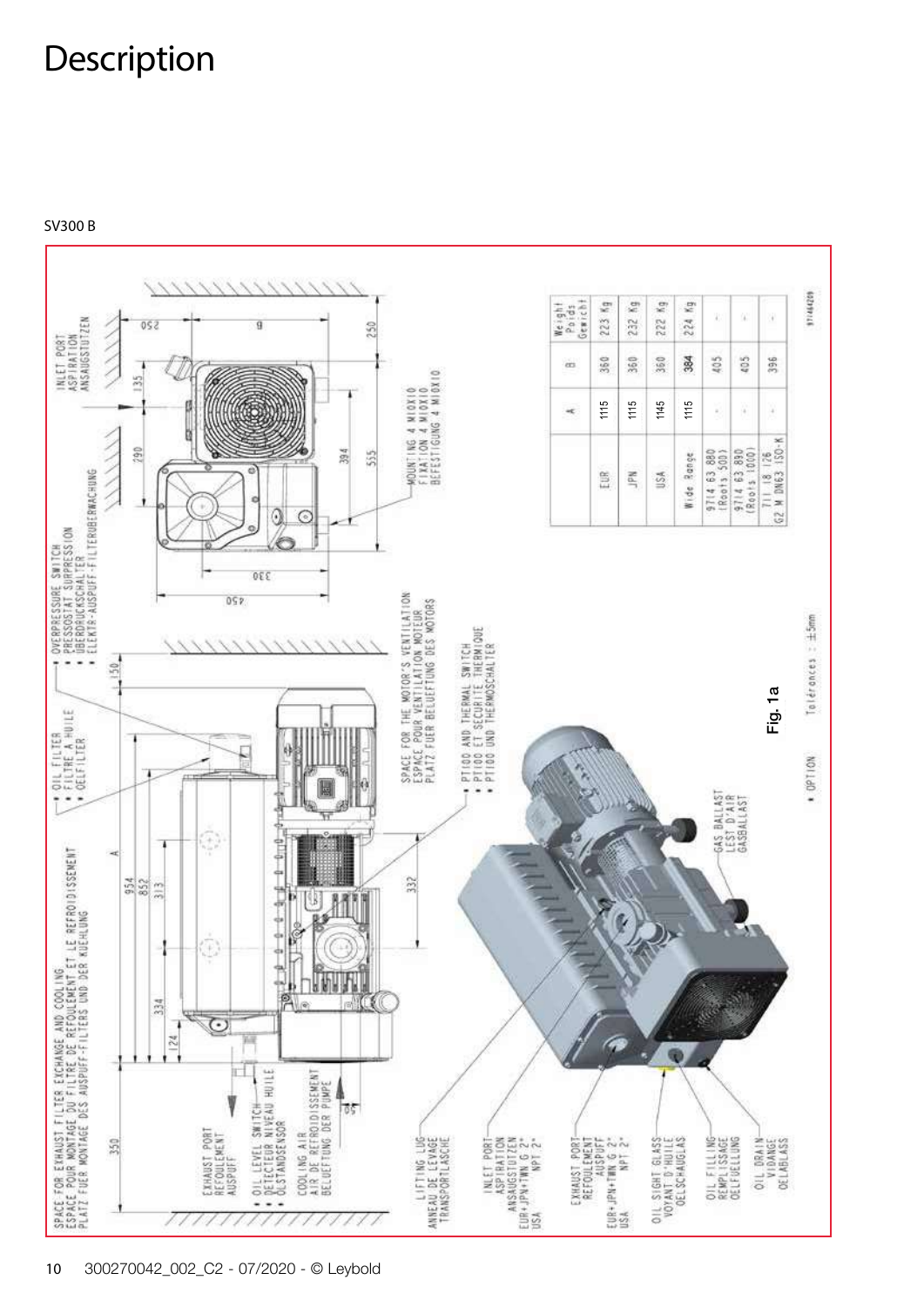SV300 B H2O

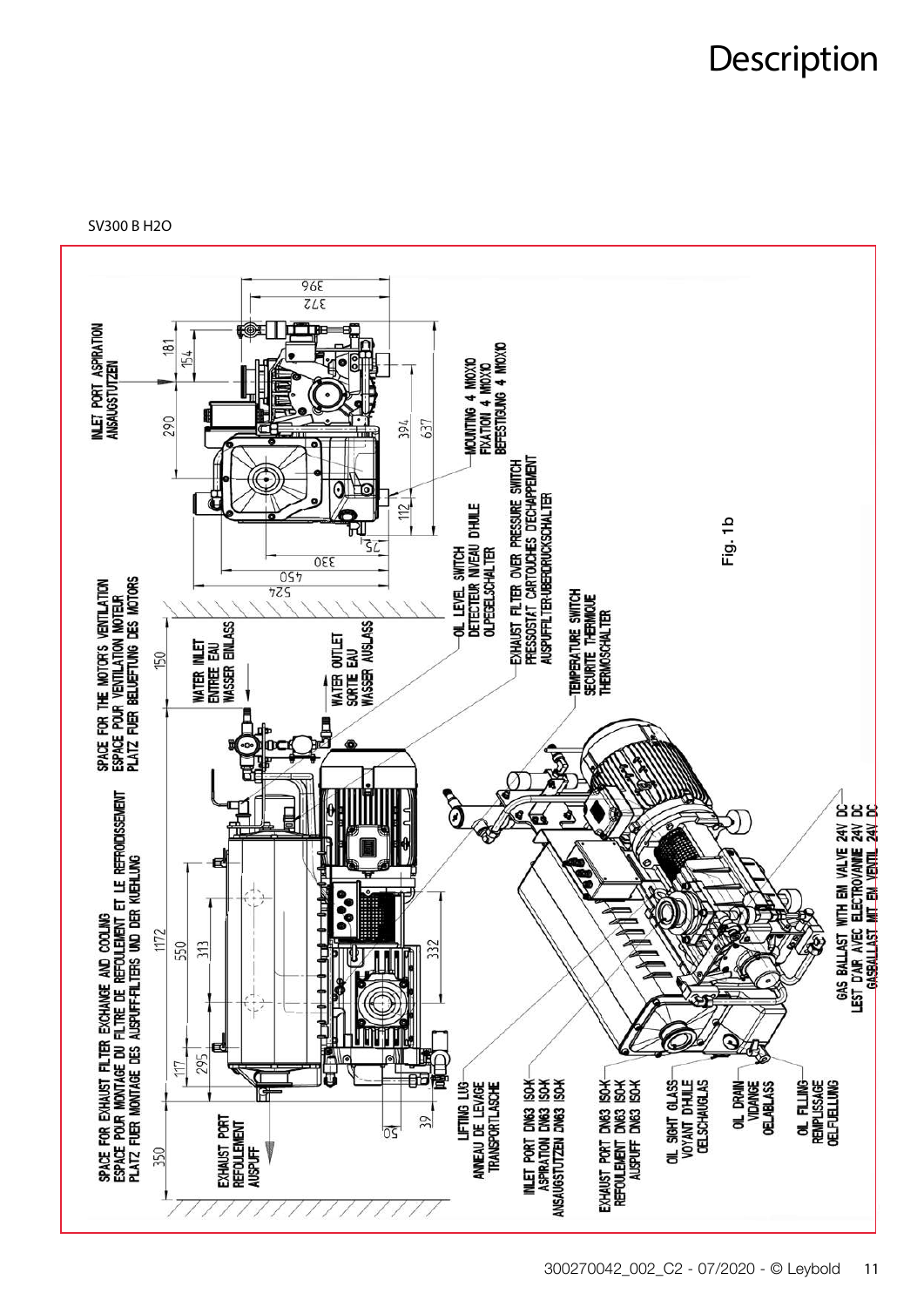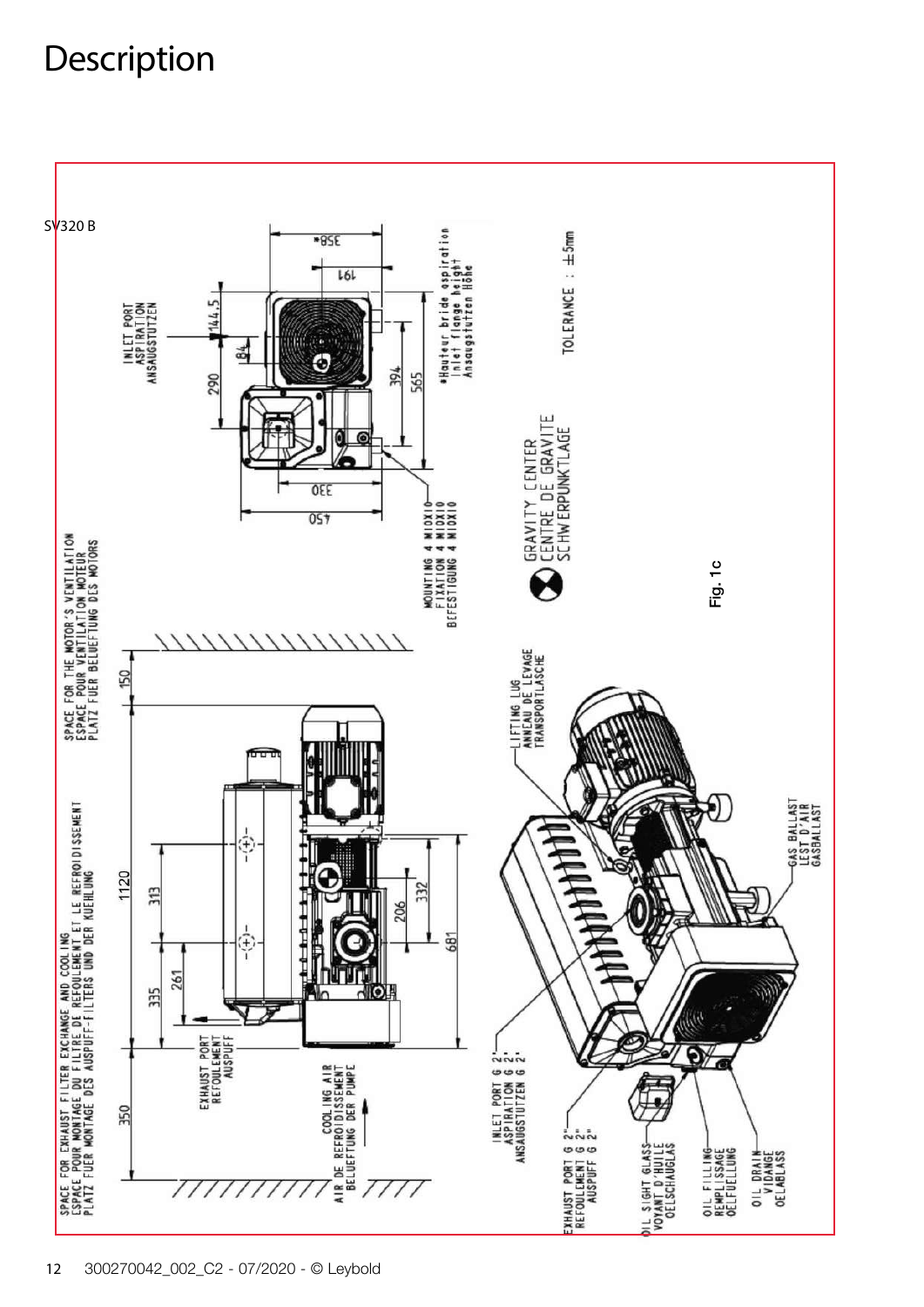$60H<sub>z</sub>$ 

#### Conversion factors

|                      | mbar (millibar) | torr | inches Hq<br>vacuum |
|----------------------|-----------------|------|---------------------|
| $1lb = 0.453$ kg     | 1013            | 760  |                     |
| 1 at = $0.9461$      | 400             | 300  | 18.12               |
| 1 hp = $0.735$ kW    | 133             | 100  | 25.98               |
| 1 inch = $25.4$ mm   | 4               | 3    | 29.80               |
| 1 r.p.m. $= 1$ min - |                 | 0,75 | 29.89               |
|                      | 0,1             | 0,75 | 29.92               |

#### Different pressure units **Different pumping speed units**

|                                                       | $m3$ .h-1 | $\mathsf{L} \mathsf{s}^{-1}$ | cfm   |
|-------------------------------------------------------|-----------|------------------------------|-------|
| $\ln^3 h^{-1} = m^3/h$ 1                              |           | 0.278                        | 0.589 |
| $ I.s^{-1} = I/s$                                     | 3.60      |                              | 2.12  |
| $\vert\,\vert$ cfm (cubic feet per<br>$\vert$ minute) | 1.699     | 0.472                        |       |

Example :  $1m^3.h^{-1} = 0.589$  cfm

Note : the nominal pumping speed of a pump at 60Hz is 20% higher than at 50Hz

1 atm (atmosphere) = 1013 mbar

1 Pa (pascal) = 0.01 mbar =10-2 mbar

1 bar = 1000 mbar

1 torr = 1.33 mbar

|                                                                         |        | -- - - - -       |
|-------------------------------------------------------------------------|--------|------------------|
| Nominal speed 1)                                                        | cfm    | 200              |
| Pumping speed 1)                                                        | cfm    | 171              |
| Ultimate partial pressure without gas ballast                           | Torr   | $6.10^{-2}$      |
| Ultimate total pressure with gas ballast                                | Torrr  | 0.5              |
| Water vapour tolerance with standard gas ballast standard <sup>1)</sup> | Torr   | $\leq 30$        |
| Motor power                                                             | hp     | 10.5             |
| Rated rotational speed                                                  | rpm    | 1750             |
| Weight (with oil filling)                                               | lb     | 430              |
| Oil capacity (min./max.)                                                | qt     | 9/12.2           |
| Intake connection NPT (F)                                               | inches | NPT <sub>2</sub> |
| Exhaust connection NPT (F)                                              | inches | NPT <sub>2</sub> |

#### SV300 B

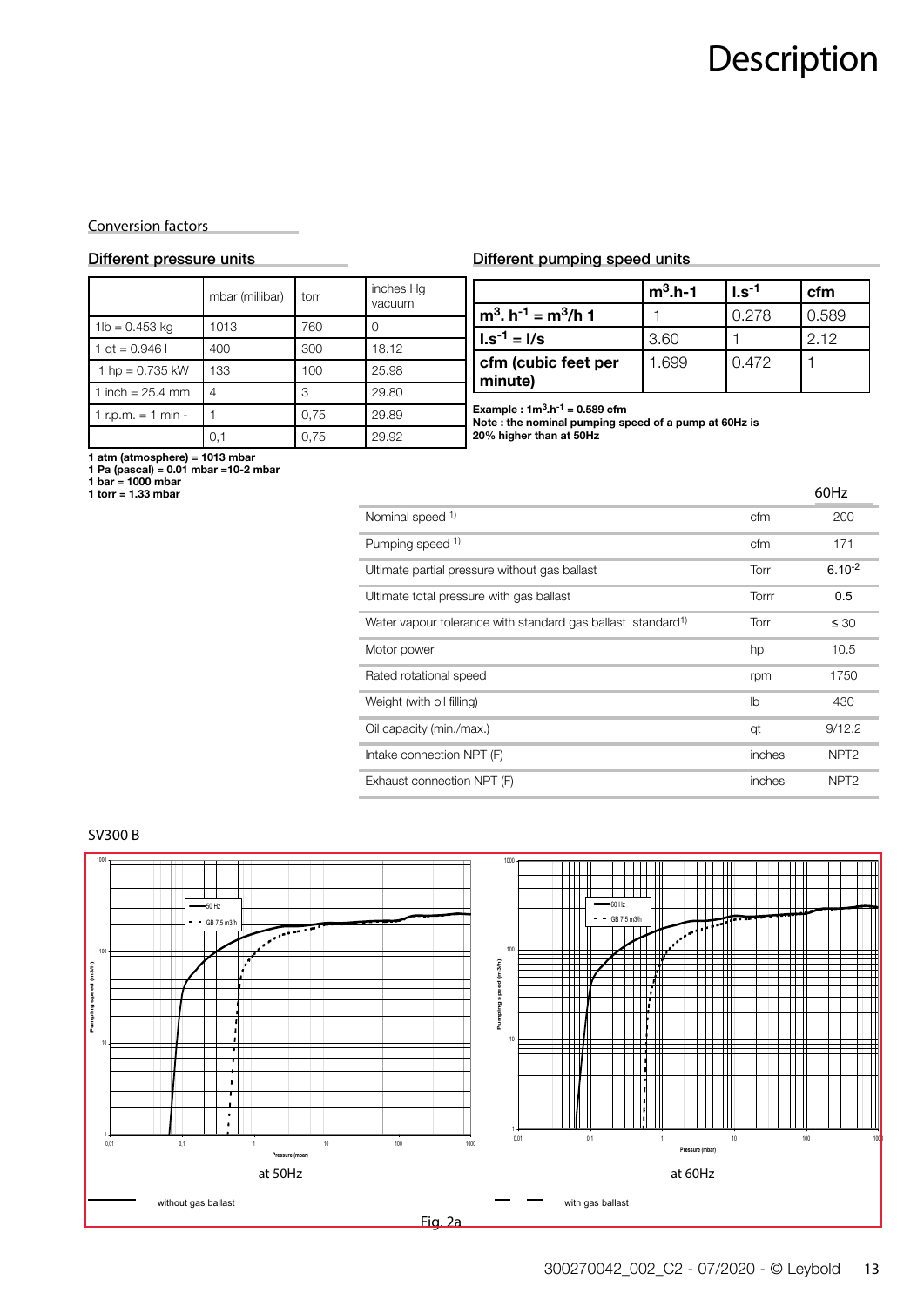

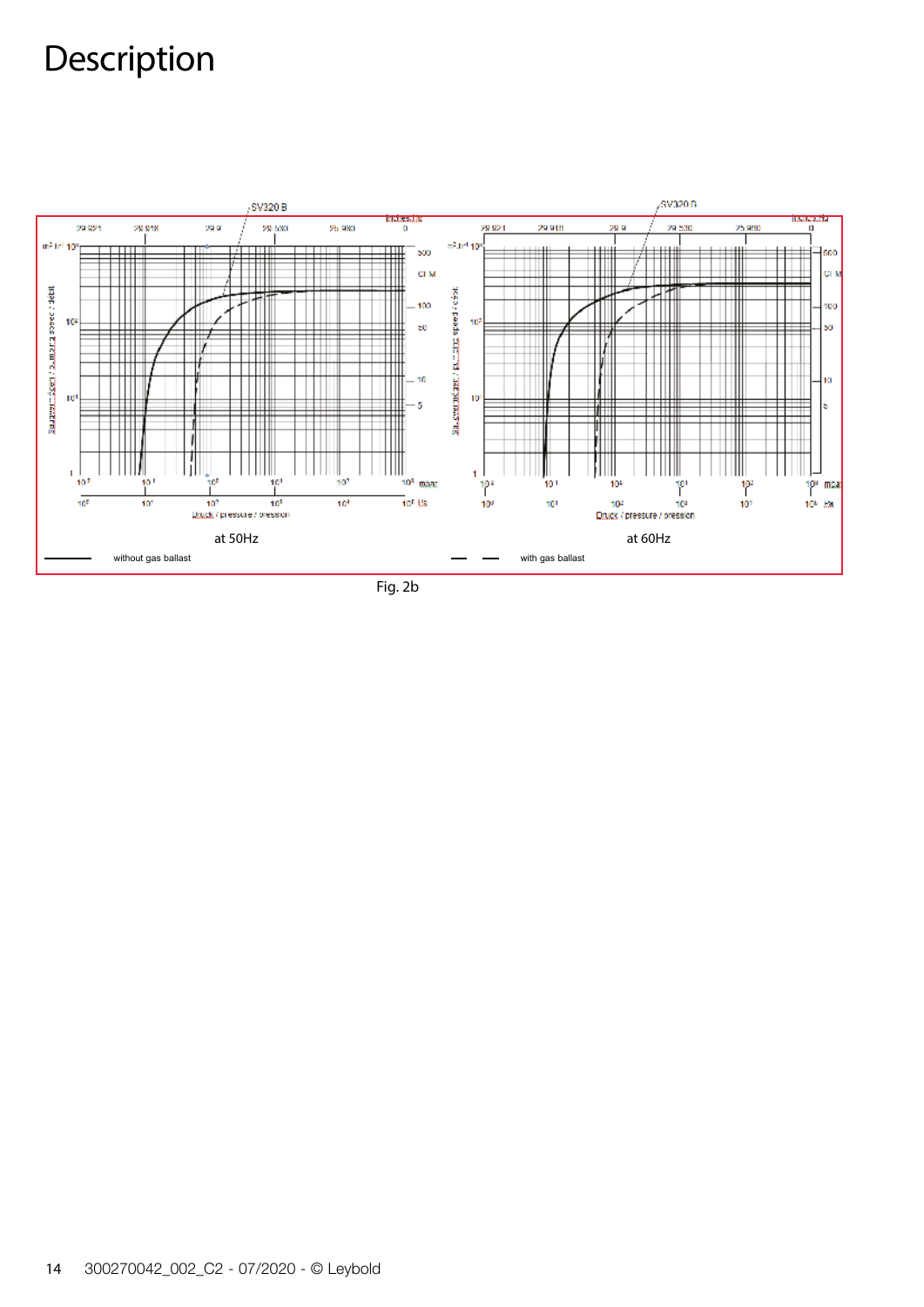| 1.4            |      | Connection fittings                                                                        |                                     |                                                  |
|----------------|------|--------------------------------------------------------------------------------------------|-------------------------------------|--------------------------------------------------|
|                | Item | Description                                                                                | Size                                | Cat. Nr.                                         |
| 1              |      | Union coupling + seal                                                                      | G <sub>2</sub> F/M                  | 711 18 025                                       |
| $\overline{2}$ |      | Nipple                                                                                     | G2 M/M - 150 mm<br>long             | 711 18 035                                       |
| 3              |      | Threaded flange adapter                                                                    | G <sub>2</sub> M - DN 63 ISO-K      | 711 18 126                                       |
| 4              |      | Centering ring                                                                             | 63 ISO-K AL/NBR                     | 268 07                                           |
| 5              |      | Set of 4 clamps for                                                                        | M <sub>10</sub> x 24                | 267 01                                           |
|                |      | ISO-K flanges                                                                              |                                     |                                                  |
| 6              |      | Adapter for tubing                                                                         | G <sub>2</sub> DN 50                | 711 18 015                                       |
| $\overline{7}$ |      | PVC tubing                                                                                 | 50 mm, 1 m long                     | 711 18 325                                       |
| 8              |      | Adapter for tubing                                                                         | G <sub>2</sub> DN 60                | 711 18 016                                       |
| 9              |      | PVC tubing                                                                                 | 60 mm, 1 m long                     | 711 18 326                                       |
| 10             |      | Right-angle bend 90°                                                                       | 63 ISO K                            | 887 25                                           |
| 11             |      | Dust filter, paper<br>Dust filter, charcoal<br>Dust filter metal<br>Dust filter polyester  | 63 ISO K                            | 951 68<br>711 27 125<br>711 27 126<br>711 27 127 |
| 12             |      | <b>Ball valve</b>                                                                          | G <sub>2</sub> F/F                  | 711 30 107                                       |
| 13             |      | Tee reducer bush                                                                           | G2-G2-G1/2 F/F/F                    | 711 18 265                                       |
| 14             |      | Elbow 90°                                                                                  | G <sub>2</sub> F/F                  | 711 18 215                                       |
| 15             |      | Dust filter, paper<br>Dust filter, charcoal<br>Dust filter, metal<br>Dust filter polyester | <b>G2 M/F</b>                       | 951 65<br>711 27 122<br>711 27 123<br>711 27 124 |
| 16             |      | Vacuum gauge                                                                               | G1/2 M                              | 95192                                            |
| 17             |      | <b>Ball valve</b>                                                                          | G1/2 M/F                            | 711 30 113                                       |
| 18             |      | Threaded flange adapter                                                                    | G1/2 M - DN 16 KF                   | 711 18 120                                       |
| 21             |      | Condensate Trap                                                                            | G <sub>2</sub> F - G <sub>2</sub> F | 951 44                                           |
|                |      |                                                                                            |                                     |                                                  |

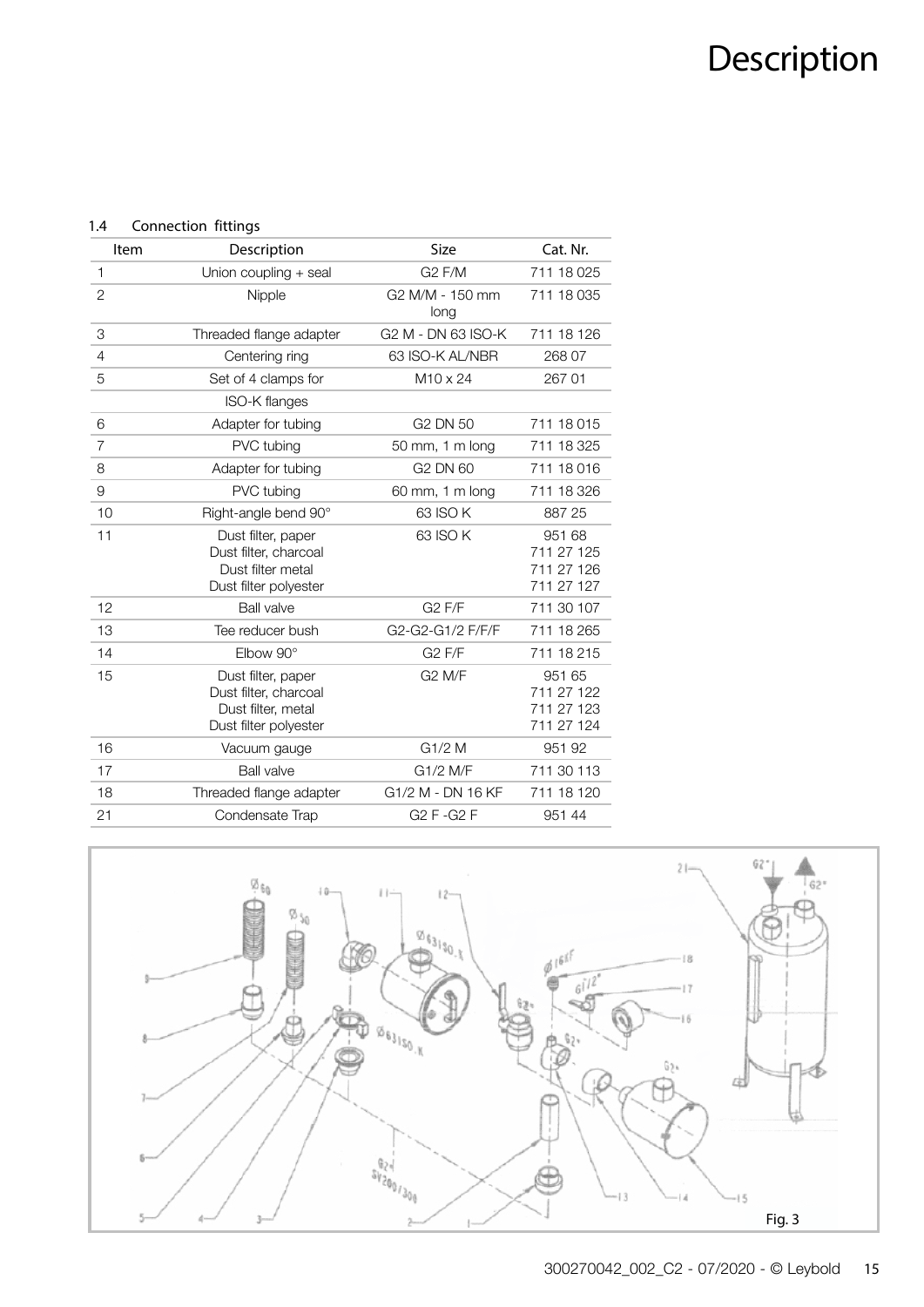#### 1.5 Accessories

| Description                                                                                                 | <b>Size</b>         | Cat. Nr.                             |
|-------------------------------------------------------------------------------------------------------------|---------------------|--------------------------------------|
| Oil filter by-pass                                                                                          |                     | 712 30 570                           |
| Oil drain tap                                                                                               | $G''$ $\frac{3}{4}$ | 711 30 114                           |
| Gas ballast kit manual ("small", "standard",<br>"big")                                                      |                     | 9 714 64 130                         |
| Gas ballast standard with EM valve 24 V DC<br>SV300 B (retrofit kit)<br>with end-plate<br>without end-plate |                     | 9714 65 380 *<br>9714 65 680 *       |
| Exhaust filter gauge                                                                                        |                     | 951 94                               |
| Exhaust filter overpressure switch                                                                          |                     | 712 22 360 *                         |
| Oil level monitor (only with all option oil casing)                                                         |                     | 712 21 992V *<br>or<br>9714 58 110 * |
| Thermal switch (105°C)                                                                                      |                     | 9 714 63 930                         |
| PT100                                                                                                       |                     | 9 714 64 020                         |
| Adapter Roots 500                                                                                           |                     | 9 714 63 880                         |
| Adapter Roots 1000                                                                                          |                     | 9 714 63 890                         |
| Base frame for pump only                                                                                    |                     | 711 19 208                           |
| Base frame for Roots direct mounting                                                                        |                     | 9 714 56 590                         |
| Water cooling with thermostatic valve<br>(only with all option oil casing)                                  |                     | EK971449111 *                        |
| Turbine kit 150 mm                                                                                          |                     | EK6503195                            |

\* Please consult us for retrofit. Our Service can carry out these upgrades.

Stability of pump is insured with accessories of Leybold; mounting of any other accessory will engage the responsibility of user concerning stability of pump.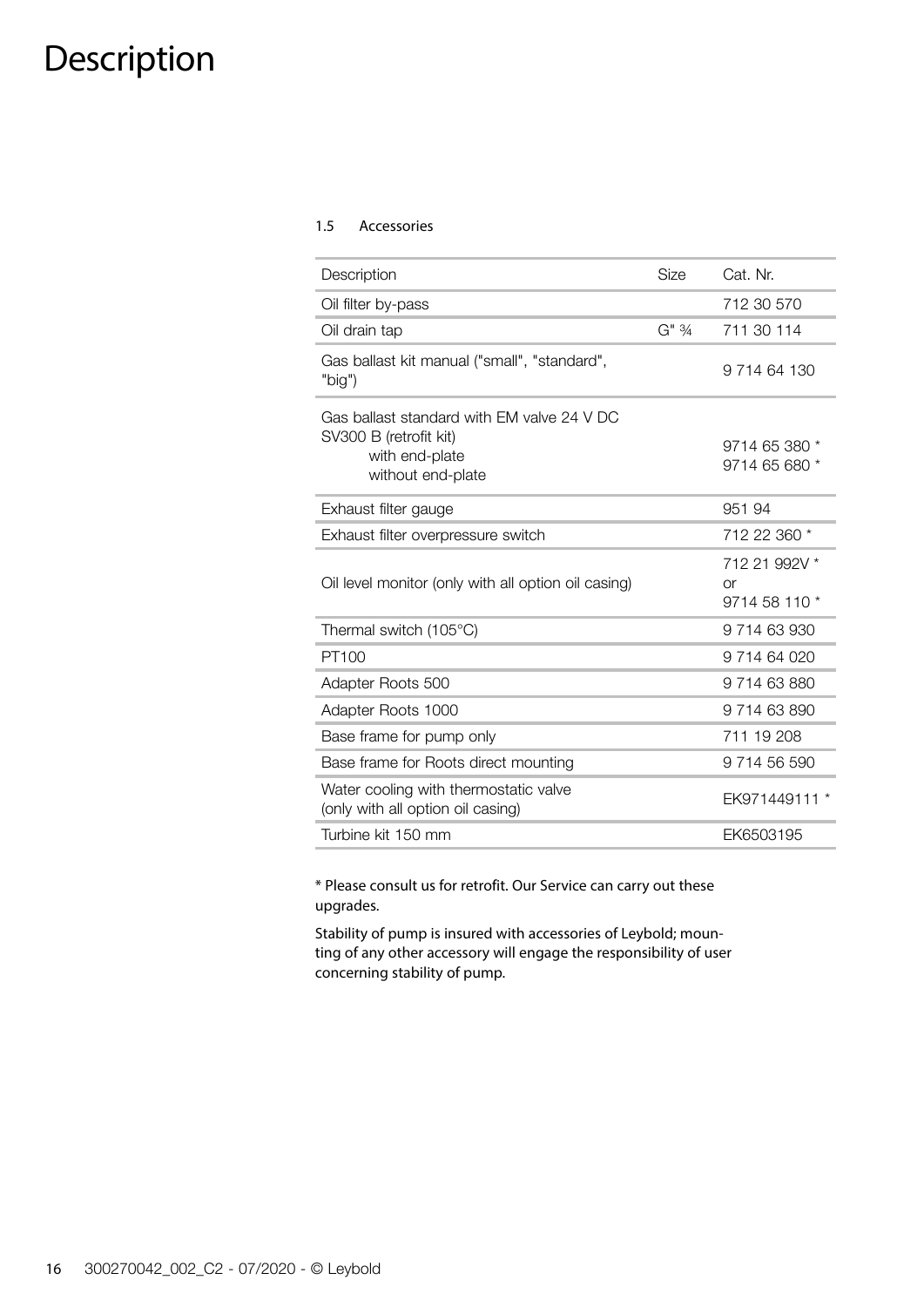#### 1.6 Consumables

| Description         | Size | Cat.Nr.      |
|---------------------|------|--------------|
| Oil filter standard |      | EK96006      |
| Exhaust filter      |      | 9 714 31 120 |

#### 1.7 Lubricants & grease

Unless otherwise specified on the pump, we recommend to run the Sogevac pumps with Leybonol from Leybold Vacuum which meets following requirements and is approved by Leybold Vacuum:

- low vapor pressure, even at high temperatures ;
- flat viscosity curve ;
- minimum water content and absorption ;
- good lubricating properties ;
- resistant to aging under mechanical strain.

If you use a non-approved oil, we cannot guarantee that our pumps will meet their operating specifications (ultimate pressure, pumping speed, noise, operating temperature, etc). However, the warranty is voided only if the nonapproved oil adversely affects the operation or reliability of the pump.

When using other oil brands, employ nondetergent mineral oils of viscosity class ISO VG68 to ISO VG 100.

Use of other special-grade lubricants for specific applications is possible. Please consult us.

Only use lubricants and grease which have been fully qualified by Leybold.

| Pump oil                 | Ref. No            |
|--------------------------|--------------------|
| 5 liters mineral oil     | L <sub>13005</sub> |
| 20 liters mineral oil    | L <sub>13020</sub> |
| 200 liters mineral oil   | L13099             |
| 20 liters Food grade oil | <u>L15020</u>      |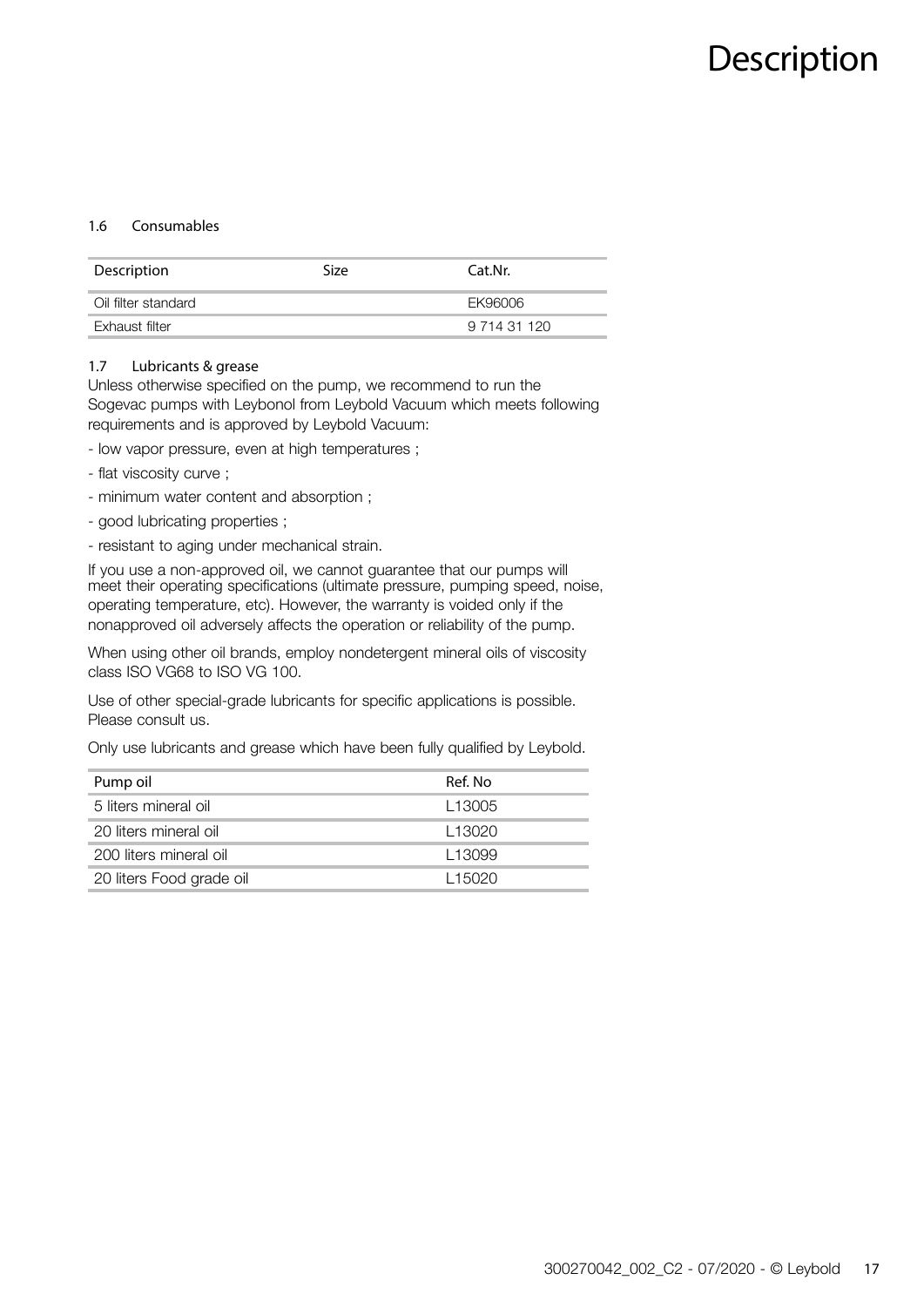### Operation

Caution

Warning



Caution

Caution

#### 1.8 Manipulation and stock

Pumps which have been filled with operating agent must only be moved in the upright position (horizontally). The angle of slope may not be over 10° max. Otherwise oil may escape. Avoid any other orientations during transportation.

Check the pump for the presence of any oil leaks, because there is the danger that someone may slip on the oil which has leaked from the pump. Only use the lifting lugs which are provided on the pump to lift the pump with the specified lifting devices.

Until the pump is put back into service again, the pump should be stored in a dry place, preferably at room temperature (20 °C) but not below 0°C. Before taking the pump out of service, it should be properly disconnected from the vacuum system, purged with dry nitrogen and oil should be exchanged too. The inlet and exhaust ports of the pump must be blanked off using the shipping seals which are included upon delivery of the pump. The gas ballast must be closed and if the pump is to be shelved for a longer period of time it should be sealed in a plastic bag together with a desiccant (Silicagel).

If the pump has been shelved for more than one year, standard maintenance must be run and oil must be exchanged too before the pump is put into service again. We recommend that you contact the service from Leybold.

#### 2 Operation

2.1 Installation

It is essential to observe the following instructions step by step to ensure a safe start-up. Start-up may only be conducted by trained specialists.

The SOGEVACs can be set up on any flat, horizontal surface. Under the four feet, there are metric threaded holes for securing the pump.

The oil level cannot be read properly if the pump is tilted. Pump risks to run dry. The ambient temperature should be between 12°C (55°F) and 40°C (104°F) depending on oil type. By modifying the pump or changing the oil type, the pump can be run at a lower ambient temperature. Please consult us about this.

To ensure adequate cooling of the pump, leave enough space at the air intake and exhaust points, so as for access and maintenance. Make sure to keep the air intake of motor clear.

Do not step on the pump.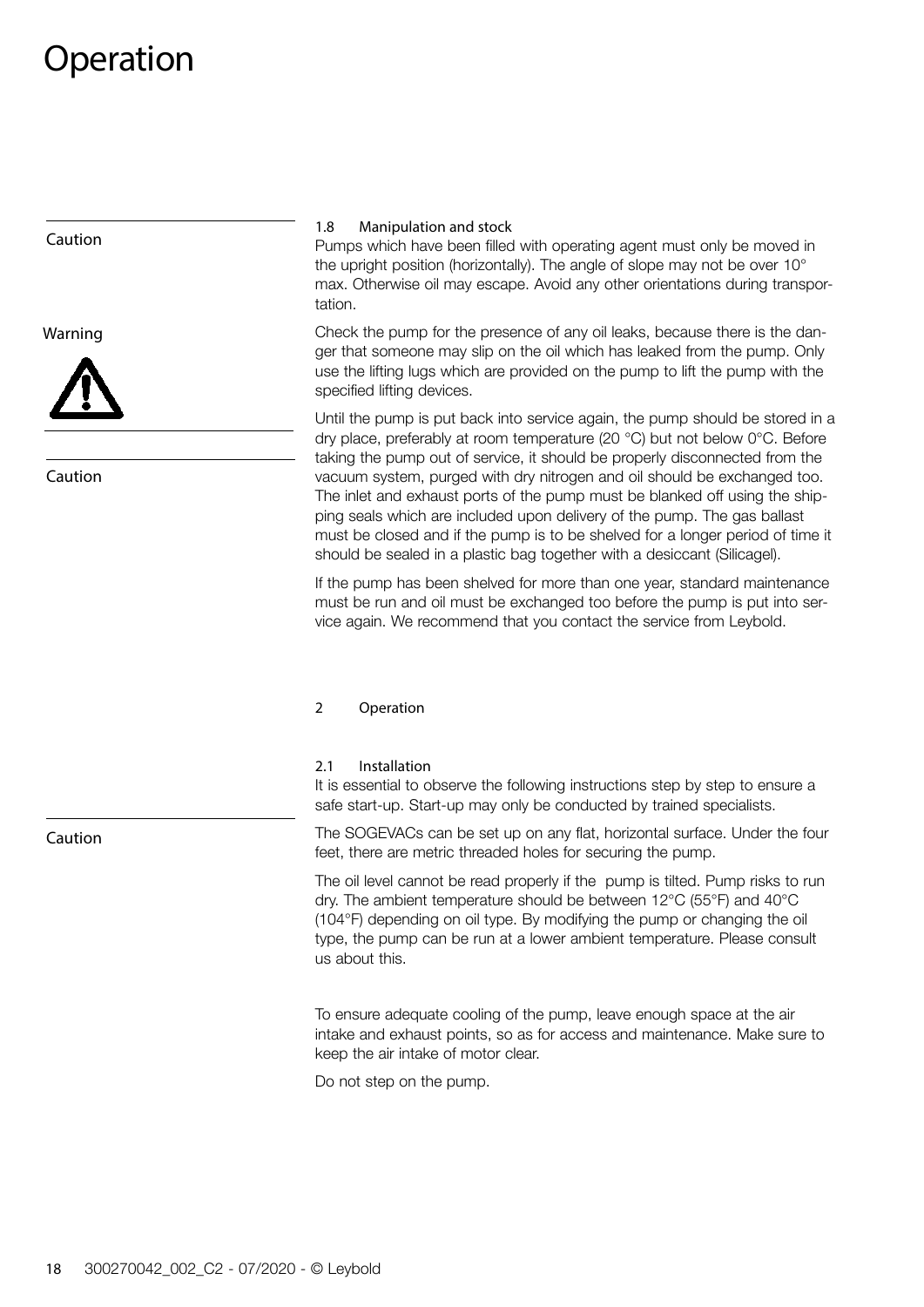### Operation

#### 2.2 Connection to system

The standard pump is not suitable for installation in explosion hazard areas. Please contact us, when you are planning such an application. Before installing the pump you must reliably disconnect it from the electrical power supply and prevent the pump from running up inadvertently. The pump must only be installed by suitably qualified and trained personnel.

Observe all safety regulations.

#### 2.2.1 Intake Side

The pump has an internally-threaded intake flange. Using suitable connecting elements (see Fig. 3 and Section 1.4), the pump can be connected to the vacuum system. The cross-section of the intake line should be at least the same as the intake port. If the intake line is too narrow, it reduces the pumping speed. We recommend to apply either LOCTITE or TEFLON tape to the screwed unions so that they are vacuum-tight (especially if gases are dangerous).

- Pump should be connected to inlet line without any tension. Use flex lines or pipe unions in your inlet and exhaust lines so that they can be easily removed for pump maintenance.

- The maximum pressure at the inlet may not exceed atmospheric pressure (about 1013 mbar). Never operate the pump in the presence of over pressures at its intake.

- Type of materials used for mounting of canalisations should take care of pumped gases. It is the same for its tightness.

If the process gas contains dust or particles, it is absolutely essential to install a dust filter in addition to the dust trap supplied (see Section 1.4). We recommend to install the dust filter horizontally using the T-piece (3/13) or the elbow (3/14). This ensures that when removing the filter, no particle falls into the intake port.

You have a choice of four cartridges for the optional inlet filters. The metal cartridge prevents solid particles such as paper or plastics from entering the pump ; the paper and polyester cartridges remove small particles such as dust and powder down to one micron ; the activated carbon cartridge absorbs chemical vapors of acids, solvents, etc. If the carbon cartridge was stored in a damp place, bake it for 2 hours at 212°F (100°C) before use.

When pumping vapors, we recommend to install condensate traps or condensers on the intake side (see Section 1.4).

By pumping of dangerous gases, inlet line must be tight.

No particles or liquids may enter in the pump.

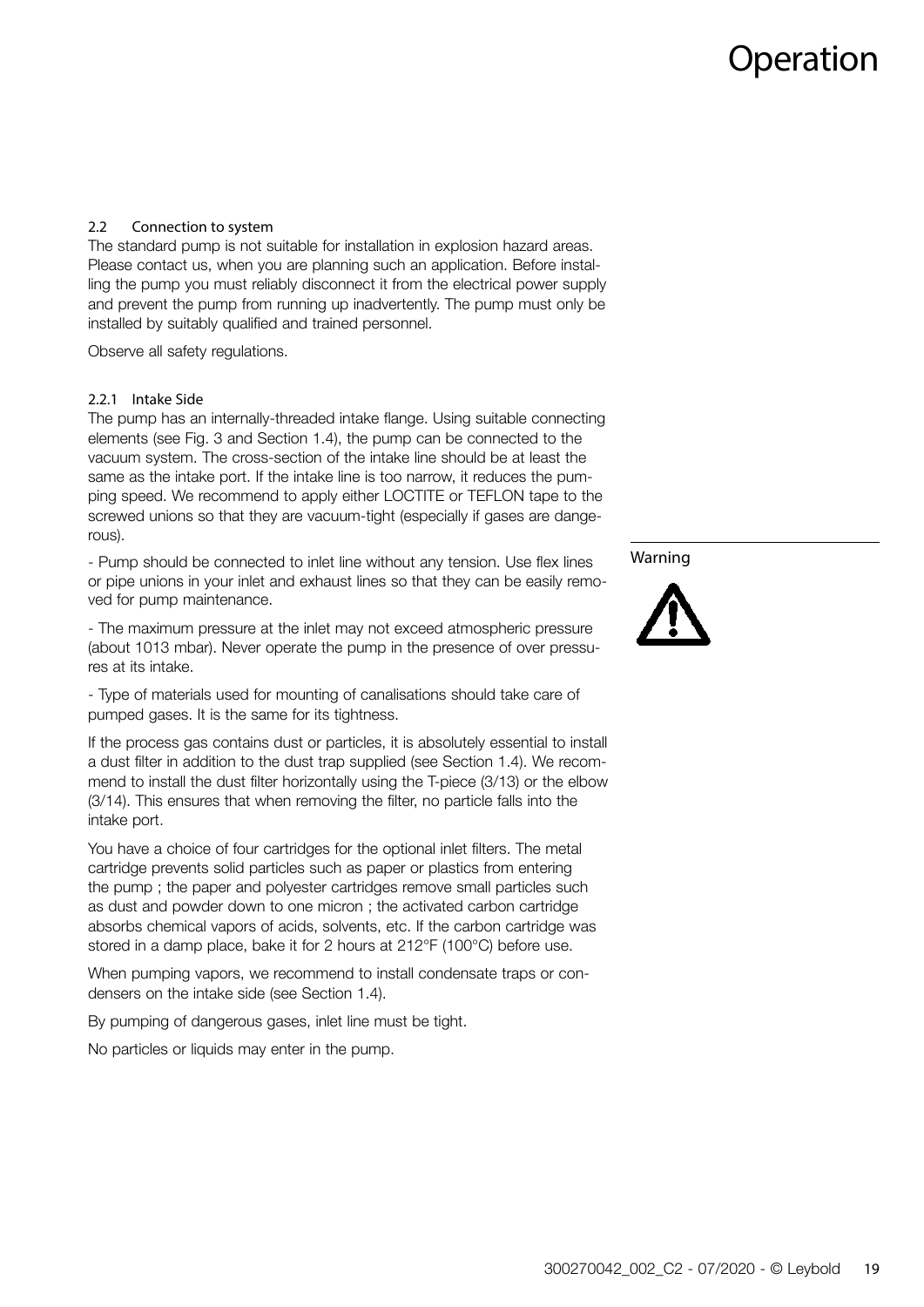### **Peration**

#### 2.2.2 Exhaust Side

The SOGEVACs have integrated exhaust filters which, even at a high gas throughput, trap the oil mist and guarantee exhaust gas free of oil mist. If the exhaust filters are clogged, pressure relief valve opens and the filters are bypassed. As a result, the proportion of oil in the exhaust gas as well as the pump's oil consumption rise. Installing new exhaust filters will correct this problem. (See Section 3.9)

This situation must be resolved by changing the exhaust filters. It is under utiliser's responsability to assure maintenance on materiel to avoid any trespassement of the limits autorised by regulations.

Check in the individual case whether an exhaust line is necessary and/or prescribed. Volatile substances can pass through the filter. Depending on the processed gas, we recommend to connect an exhaust line ; this is always necessary when the exhaust gases are dangerous.

Observe the safety precautions that apply to your application and process gases. The pump's exhaust port also has an internal thread (ET3/18). A hose can be connected via a suitable screw-in nipple (see Fig. 3 and Section 1.4).

The cross-section of the exhaust line should be at least the same as the pump's exhaust port. If the exhaust line is too narrow, overpressure may occur in the pump.

Before installing the exhaust line, remove the exhaust-flange plate and ensure that the exhaust demister(s) are secured tightly in place. They sometimes loosen during shipping and installation. A loose demister results in exhaust smoke during start-up and operation.

Install the exhaust line with a downward slope to prevent condensate from flowing back into the pump. If this is not possible, we strongly recommend to install a condensate trap (see Section 1.5). if several pumps are connected to one exhaust line, ensure an adequate cross-section and a non-return valve at the exhaust of each pump.

Never operate the pump with a blocked or restricted exhaust line. Before start-up ensure, that any blinds or similar shut-off devices in the exhaust line on the pressure side are opened and that the exhaust line is not obstructed. Such restrictions reduce the pumping speed, increase the temperature, and could overload the motor or cause a dangerous overpressure in the pump. Excessive pressure in the pump could damage the seals, blow out the sight glass, or destroy the pump housing. In addition to this explosion hazard, excessive backpressure can result in hazardous process gases leaking out of the pump. If you are purging the oil casing with inert gas, limit the inert-gas flow. Contact Leybold for recommendations.

When pumping dangerous gases, exhaust line must be tight.

The maximum exhaust pressure must not exceed 1,15 bar (absolute). Also reliably prevent the occurrence of any blockage in the exhaust line. Exhaust filter, accessories and the tubing must be rated according to the maximum throughput. The maximum throughput is equivalent to the pumping speed of the pumps.

#### Warning



Warning



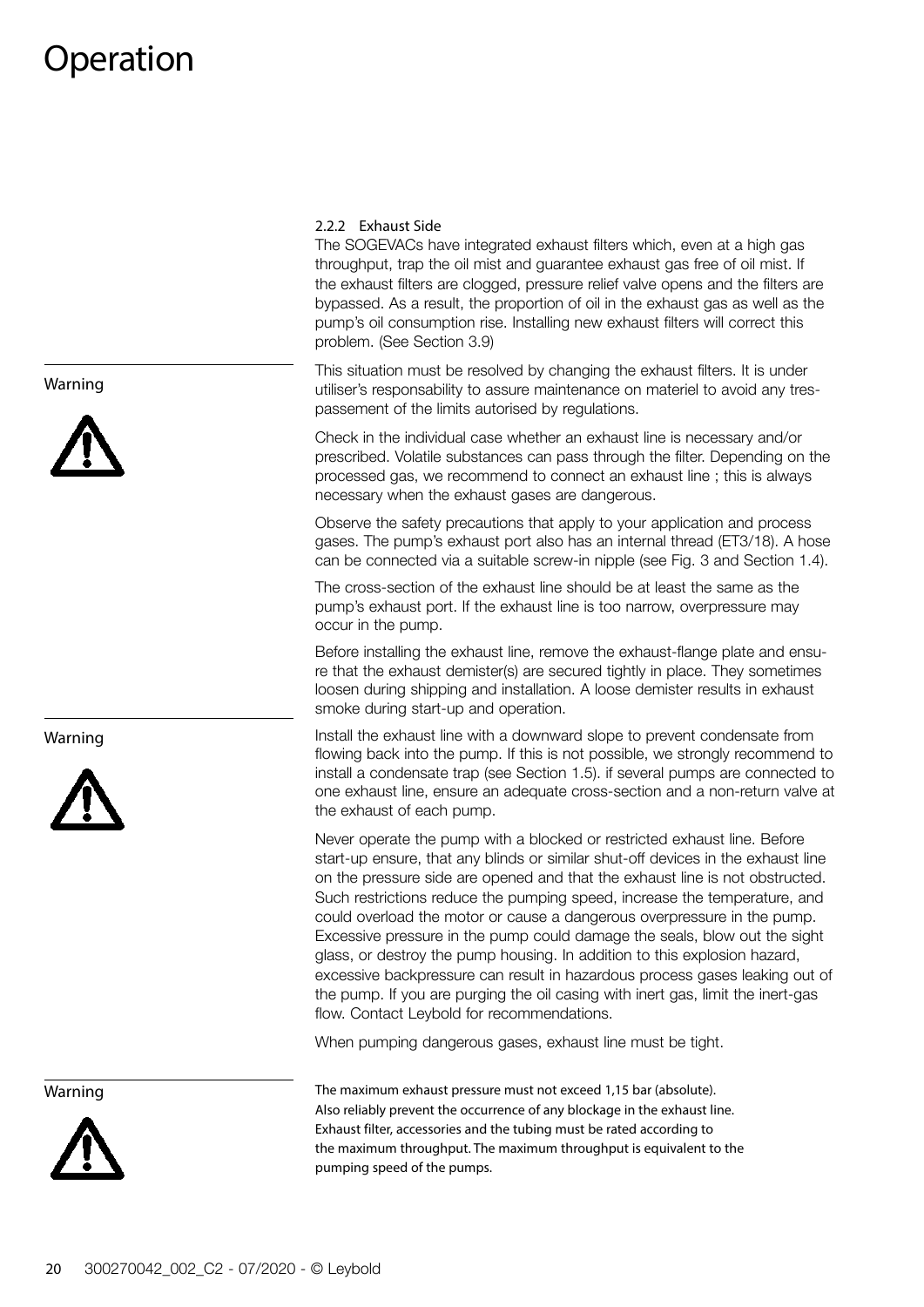### Operation

#### 2.3 Electrical Connections

Ensure that incoming power to the pump is off before wiring the motor or altering the wiring. Electrical connections must be done by a qualified electrician in accordance with the applicable safety regulations.

Wire the motor for the correct supply voltage via connections in the junction box. See the wiring diagram on the motor name plate. For proper connection, a suitable motor protection switch must be used. Set the switch in accordance with the rating on the motor nameplate. The switch should be of class 10 at least.

After connecting the motor and every time you alter the wiring, check the direction of rotation. Observe the direction arrow on the motor hood. During the check, the intake port should be open. If the direction of rotation is wrong, oil may be ejected out the intake port. The vacuum system may be pressurised.

Don't use the motor fan for checking the rotation direction. The motor fan rotates too fast to clearly check during operation ; when it slows during shutdown, it reserves its direction.

Turn off the power supply, and interchange two phases of the connection, if you need to correct the direction of rotation.

We recommend checking the direction of rotation with a phase-sequence indicator.

Prolonged running of the motor in the wrong direction of rotation will damage the pump !

A thermal overload switch is available as an accessory. It cuts out the pump if a specific temperature is exceeded and/or triggers a warning signal.

 If any security switch or electrical defect cuts out the pump, re-start-up of the pump is only possible by hand-action.

#### Warning



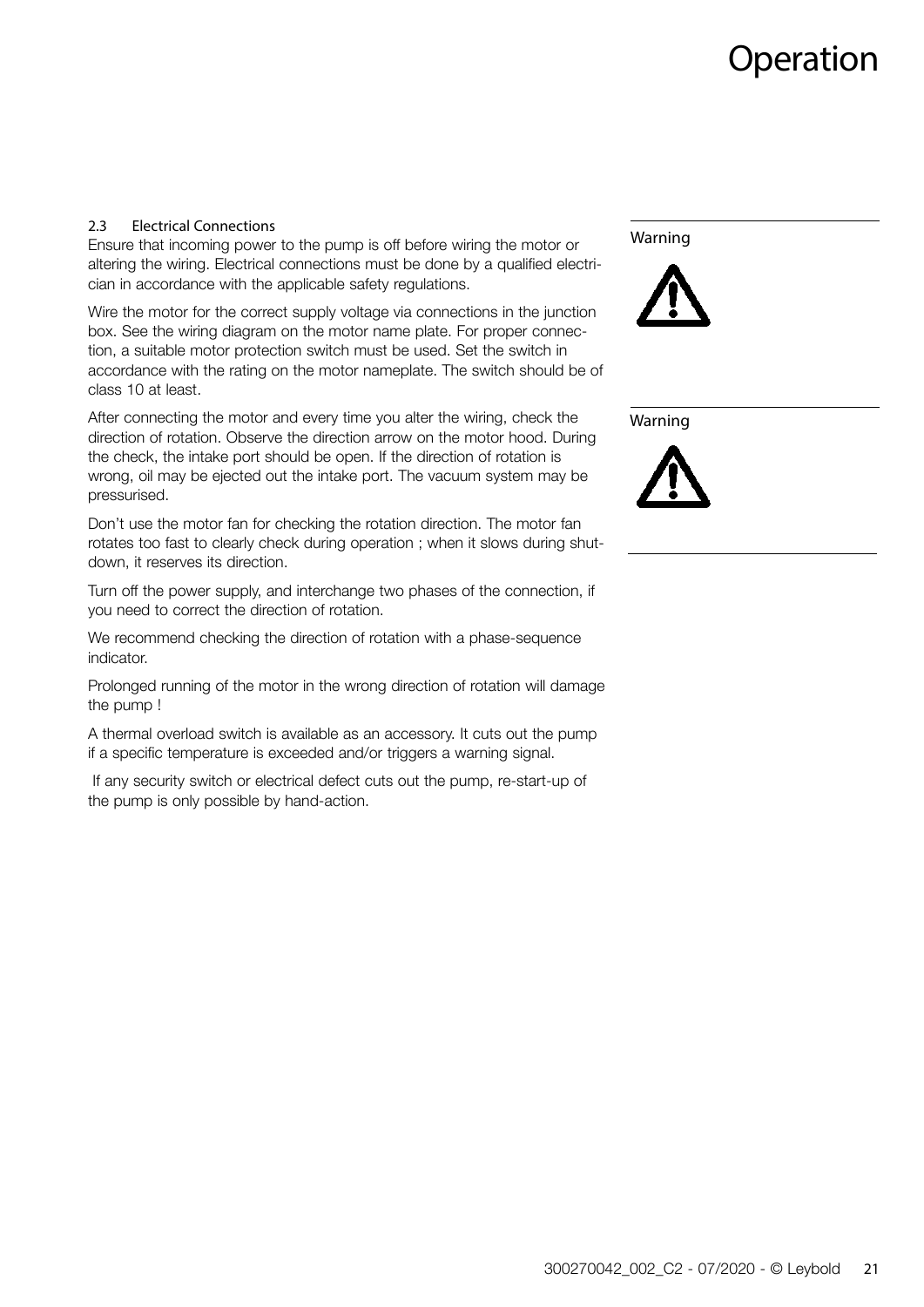### Operation

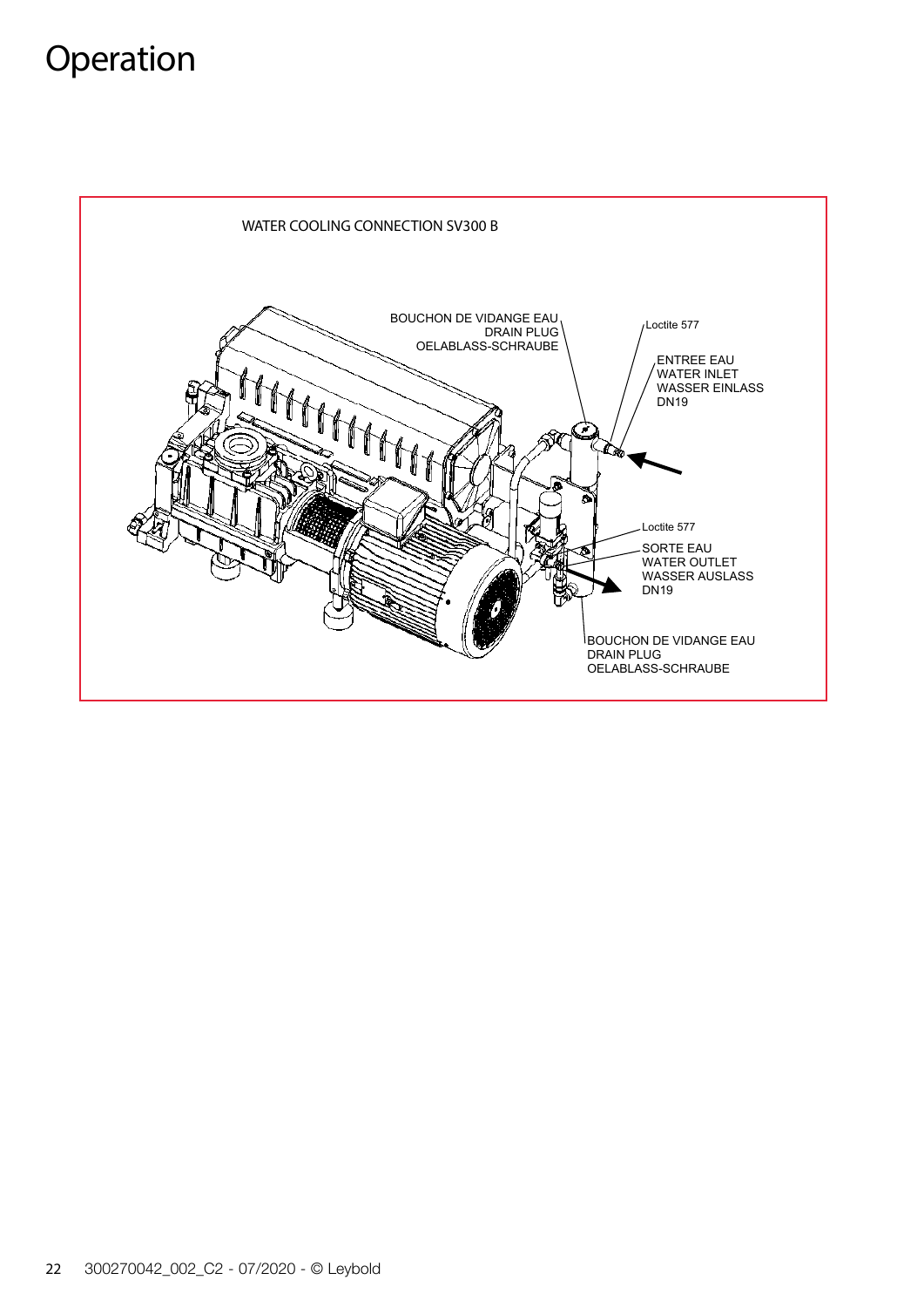### *Peration*

#### 2.4 Start-up

Oil for the first filling is supplied with the pump.

Before switching on, always make sure that the pump contains enough oil.

The normal oil level is in the middle of sight glass.

If oil has to be added, unscrew the oil-fill plug, add oil and screw the plug firmly back in.

The SOGEVAC is designed for normal startup at temperatures over 0°C (32°F) (as per PNEUROP), depending on used oils.

To avoid overloading the motor, do not start the pump more than six times within one hour. If frequent starts are needed, the pump should run continuously and be linked to the vacuum vessel by means of a valve. In that case, regulation will be made by the valve and not by start/stop of the pump.

With the valve closed, the pump consumes little energy.

- Before starting the pump ensure that the attached accessories meet the requirements of your application and that safe operation is ensured.

- Never expose part of the body to the vacuum.There is a danger of injury. Never operate the pump with an open and thus accessible inlet. Vacuum connections as well as oil filling and oil draining openings must not be opened during operation of the pump.

- The safety regulations which apply to the specific application in each case must be observed. This applies in particular to installation, operation and maintenance (servicing) as well as waste disposal and transportation.

Do not lay the hand on the intake to check vacuum.

Exposure of a part of the body to the vacuum result in a rush of blood in the exposed part.

#### 2.5 Operation

The SOGEVAC can pump gases and vapors, provided that the gas ballast valve is installed and open and the pump has reached its operating temperature.

Contact Leybold Vacuum for important safety instructions before pumping greater than atmospheric concentrations of oxygen or other highly reactive gases. The pump must be degreased, modified, and special inert oil must be used for pumping oxygen. Also ATEX variants are available for pumping explosive gases.

The motor manufacturer guarantees a maximum of 6 starts per hour. To avoid exceeding 6 starts per hour, run the pump continuously and regulate the vacuum in your system with a pilot valve.

Caution





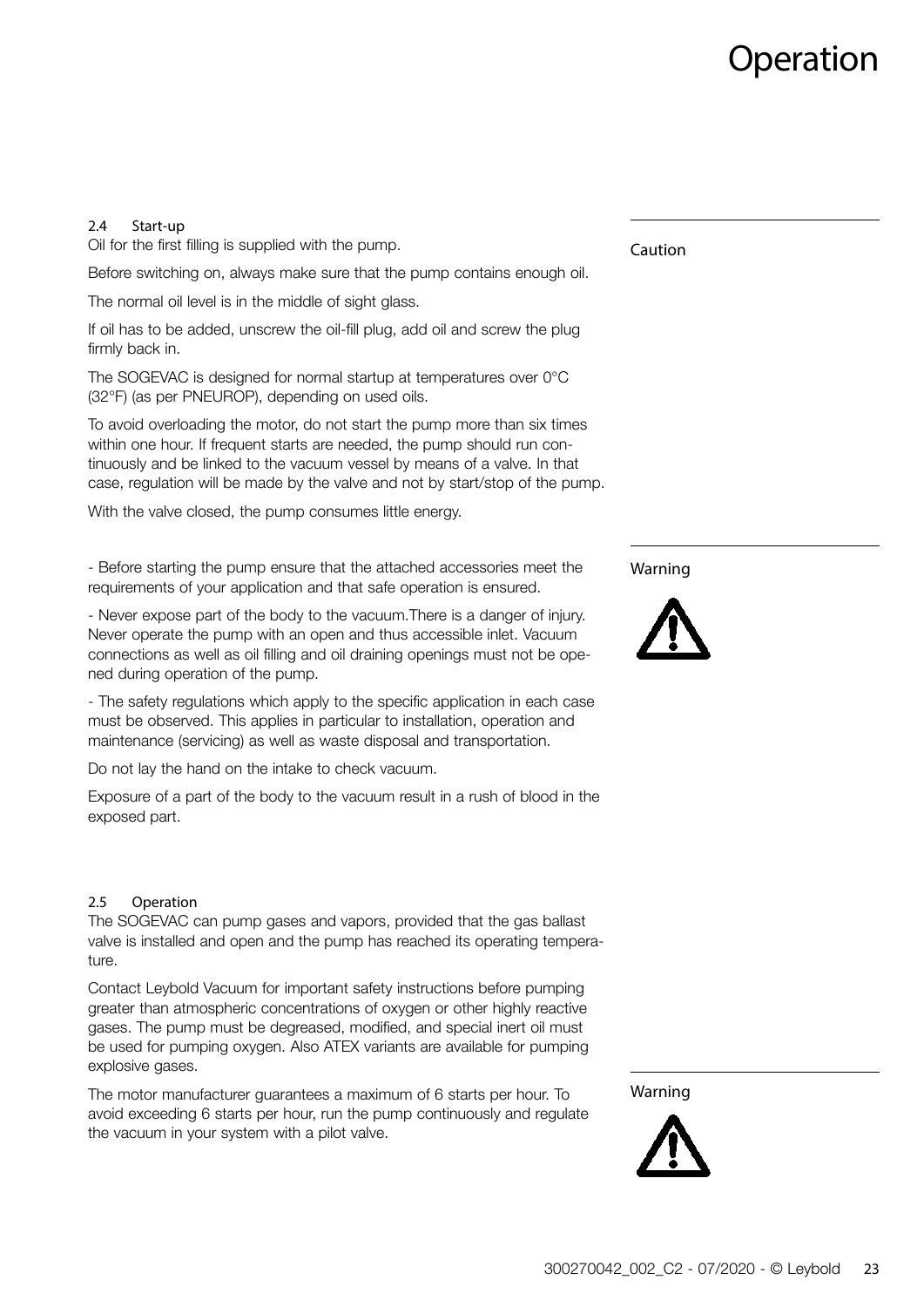### Operation

Pump in operation is hot and some surfaces could reach a temperature higher than 80°C (176°F). There is a risk of burn by touching. Take note of warning labels on the pump.

#### 2.5.1 Pumping of Non-condensable Gases

If the process contains mainly permanent gases, the SOGEVACs can be operated without gas ballast, provided that the saturation vapor pressure at operating temperature is not exceeded during compression.

If you do not know the composition of the gases to be pumped, and if you can't rule out the possibility of condensation, run the pump with gas ballast valve open in accordance with Section 2.5.2.

#### 2.5.2 Pumping of Condensable Gases and Vapors. Using gas ballast.

The pumps with gas ballast valves are delivered with the gas ballast valve open.

The SOGEVAC can be equipped with following types of gas ballasts :

- Standard gas ballast . This gas ballast corresponds to the most important part of applications .

- Gas ballast «big flow» as a variant or accessory is intended for the applications where more vapours of condensable gases could come into the pump.

- Gas ballast "small flow" for pumping on applications where only few vapours are to be pumped and where the ultimate pressure with open gas ballast is important.

- Gasballast with E.M. valve (Cat. No. upon request) This kit is intended for being mounted on pumps on which the gasballast can be driven by an electromagnetic valve applied at 24 VDC.

A gas ballast kit Including all material required for changing the manual gas ballast flow to "small", "standard"or "big" is available: P/N 9 714 64 130

With the gas ballast valve open and at operating temperature, the SOGEVAC's can pump pure water vapor up to the water vapor tolerance indicated in the Technical Data. The pump's water vapor tolerance can be increased by raising the operating temperature.

Use a screwdriver to open the gas ballast valve. The running noise of the pump is slightly louder when the gas ballast valve is open. Before opening the pump to vapors, ensure that the gas ballast valve is open and that the pump has been warmed up for about 30 minutes with closed intake line.

If the gas ballast is connected to an inert gas supply, the pressure of the latter must not be above 1 bar abs.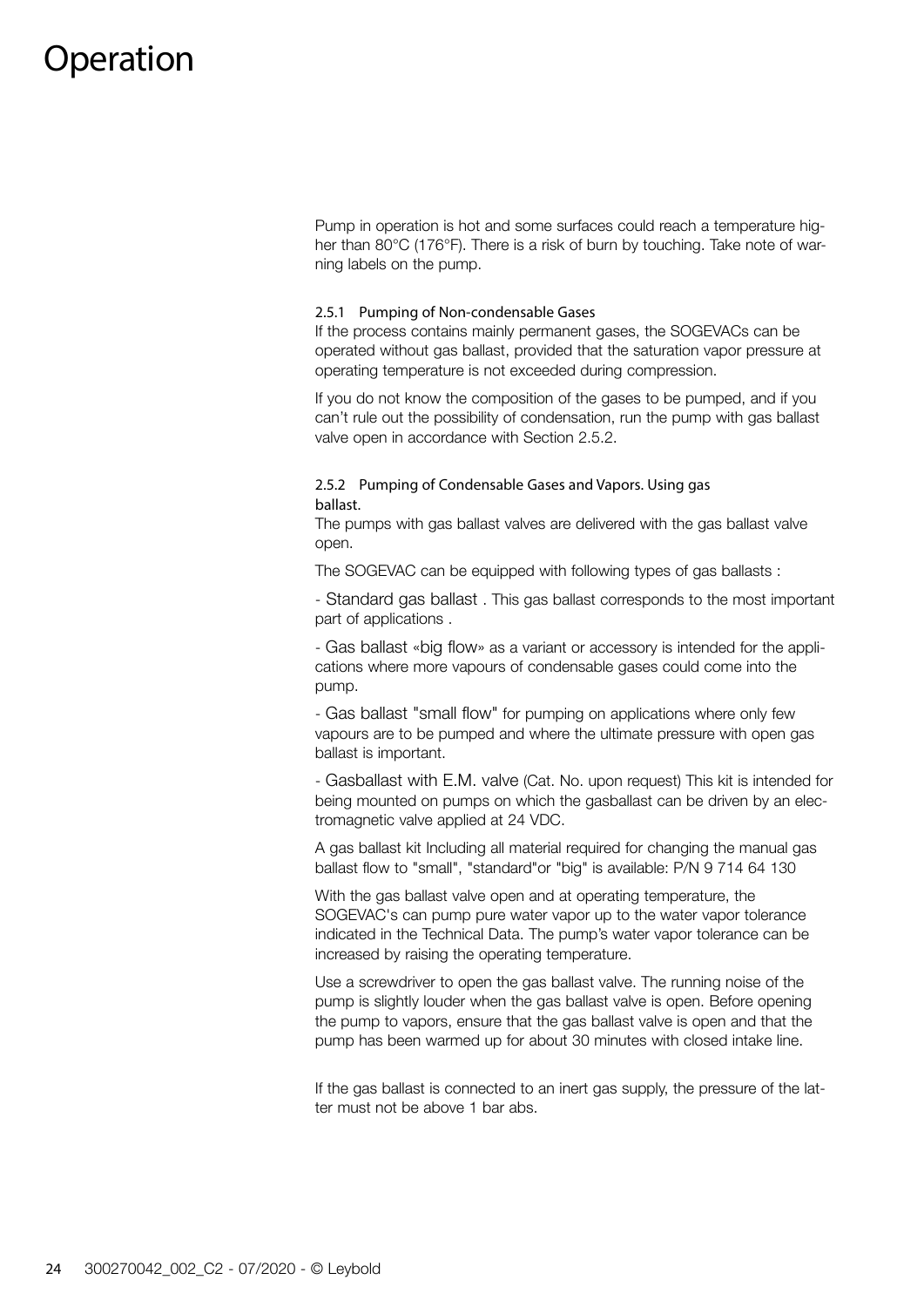#### Important

Do not open the pump to condensable vapors until it has warmed to operating temperature ; pumping process gas with a cold pump results in vapors condensing in the oil.

For processes with a high proportion of condensable vapors, slowly open the intake line, after reaching the operating temperature to prevent excessive quantities of vapor entering the pump.

One sign of condensation of vapors in the pump is a rise in the oil level during operation of the pump.

During pumping, vapors may dissolve in the oil. This changes the oil properties and causes a risk of corrosion in the pump. Therefore, do not switch off the pump immediately after completion of the process. Instead, allow the pump to continue operating with the gas ballast valve open and the intake line closed until the oil is free of condensed vapors. We strongly recommend operating the pump in this mode for about 30 minutes after completion of the process.

In cyclic process operation, the pump should not be switched off during the intervals between the individual working phases, but should continue to run with gas ballast valve open and intake port closed (if possible via a valve). Power consumption is minimal when the pump is operating at ultimate pressure.

Once all vapors have been pumped off from a process (e.g. during drying), the gas ballast valve can be closed to improve the ultimate pressure.

#### 2.5.3 Working in cycles in / out

We recommend strongly to limit starting of the pump to 5 or 6 per hour. If the process need it, we recommand utilisation of a pneumatic or electromagnetic piloted valve and to let the pump run continously.

#### 2.6 Shutdown

Under normal circumstances, all that you need to do is to switch off the pump. The intake port of the SOGEVAC contains an anti-suckback valve, which closes the intake port when the pump is shut down, thus maintaining the vaccum in the connected system and preventing oil from being sucked back into the system. The valve's functioning is not impaired by gas ballasting, but its cleanliness must be taken care of.

When pumping condensable media, let the pump continue to operate with the gas ballast valve open and the intake line closed before switching off (see Section 2.5.2).

If the pump is to be shut down for an extended period or if the pump has to be stored, proceed as follows: When pumping harmful substances, take adequate safety precautions.

Drain the oil (see Section 3.3). Pour in clean oil up to the bottom edge of the oil-level glass (see Section 3.3) and let the pump run for a few minutes.

Note

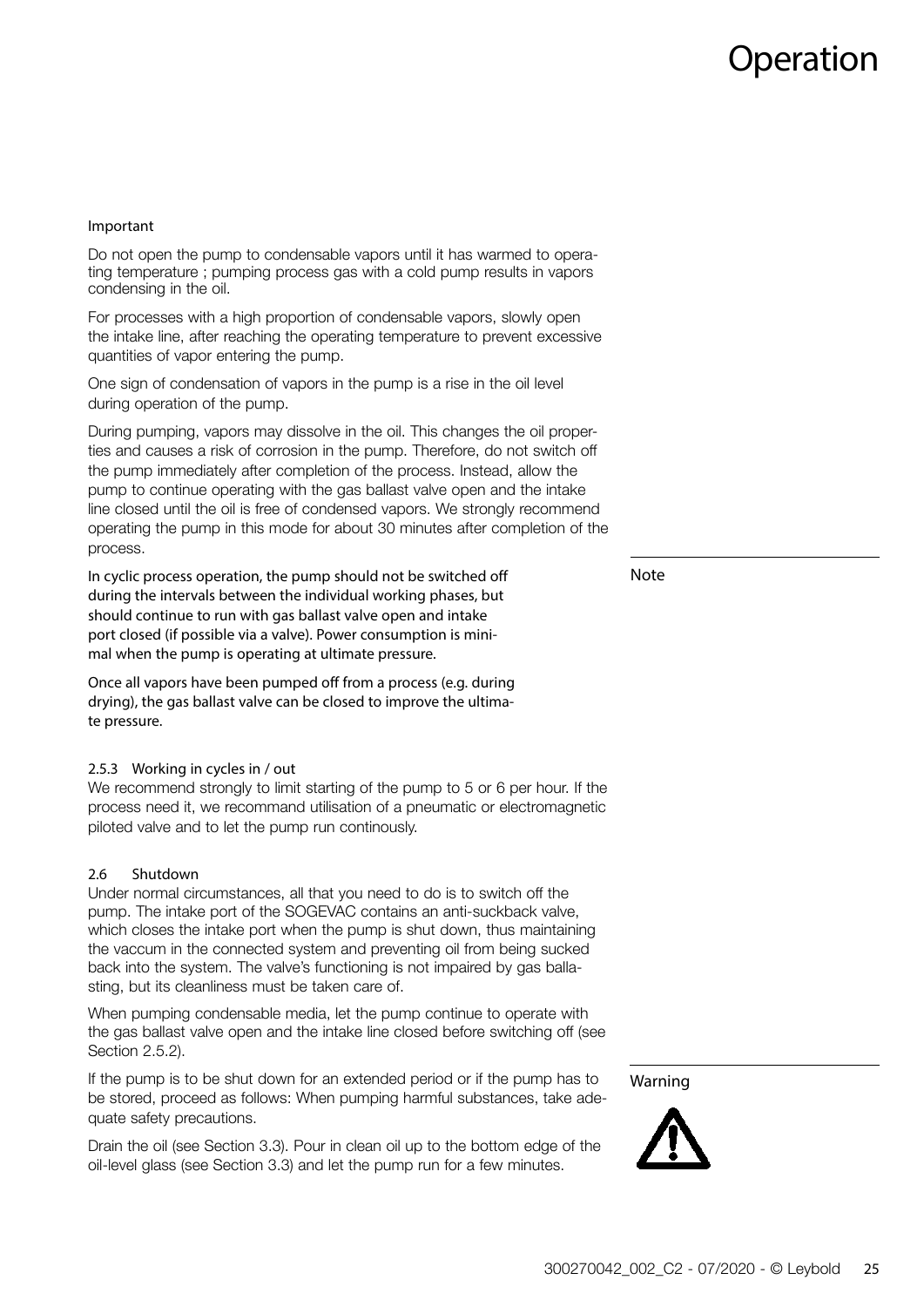### Operation

Then drain the oil and pour in clean oil up to the top edge of the oil-level glass (see Section 3.3). Seal the connection ports. Special preservation or slushing oils are not necessary.

When the pump has been switched off due to over-heating, initiated by the motor or its protection, the pump must be cooled down to the ambient temperature, and must only be switched on again manually after having eliminated the cause. In order to prevent the pump from running up unexpectedly after a main power failure, the pump must be integrated into the control system in such a way that the pump can only be started by a manually operated switch. This applies equally to emergency cut-off switches.

In case of switching processes in connection with a pump which has warmed up under operating conditions, the pump must then not be directly switched on again.

#### 2.7 Pump Ultimate Pressure

If the system cannot reach the pressures specified in the technical date, measure the ultimate pressure directly at the pump's intake port after disconnecting the pump from the system.

The ultimate pressure of non-condensable gases (partial pressure of air) can only be measured with a compression vacuum gauge or a partial pressure gauge. Precise measurements can only be obtained with calibrated instruments.

Upon initial start-up, after prolonged idle periods or after an oil change, it takes a while until the pump reaches the specified ultimate pressure. The pump has to attain its operating temperature, and the pump oil has to be degassed. We recommend operating the pump initially with the gas ballast valve open.

The ultimate pressure depends on the pump temperature and the pump oil used. The best ultimate pressure can be obtained at a low pump temperature and by using the recommended oil types.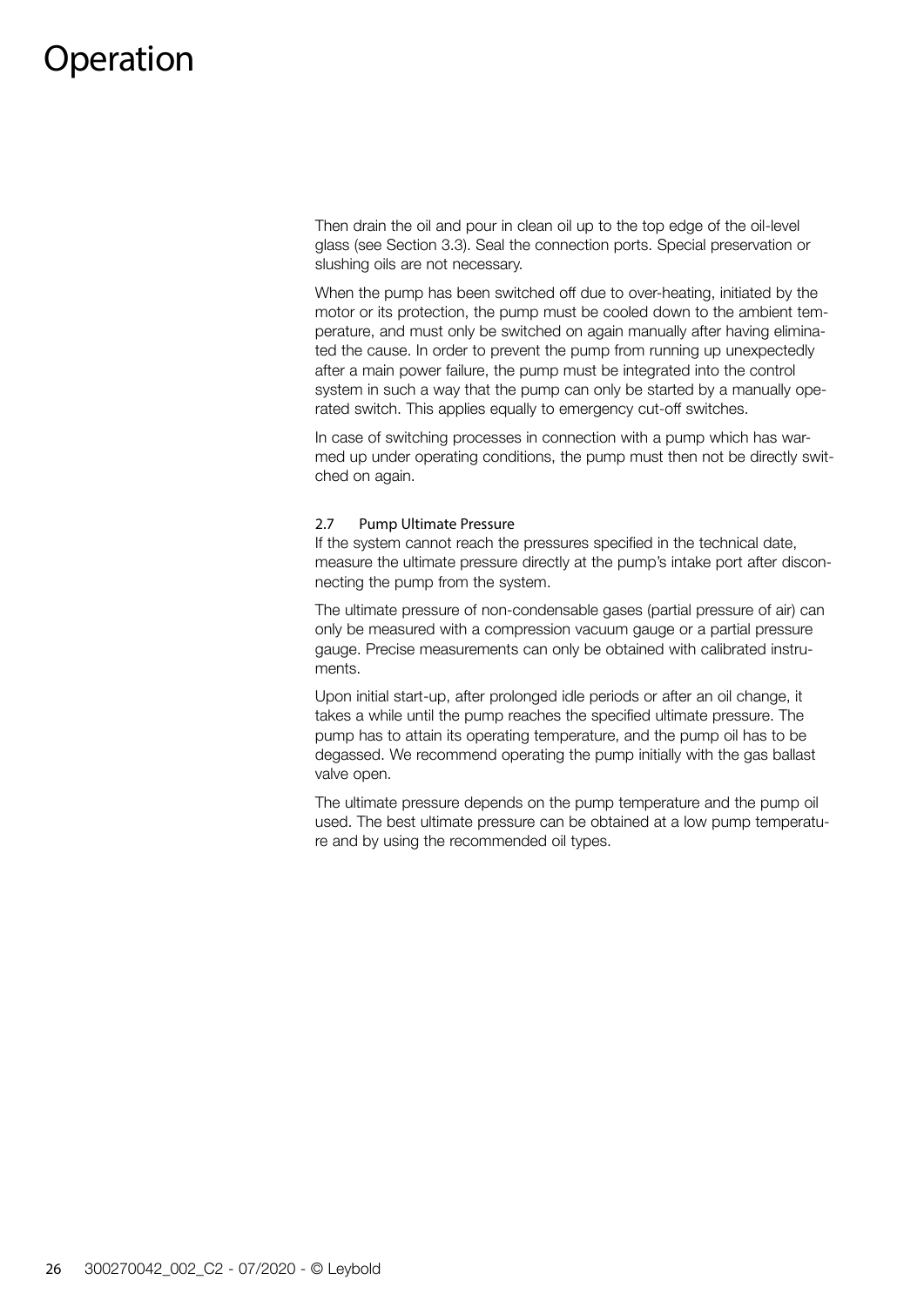#### 3 Maintenance

Disconnect the power before disassembling the pump. Make absolutely sure that the pump cannot be accidentally started.

If the pump has pumped harmful substances, ascertain the nature of the hazard and take adequate safety measures.

Observe all safety regulations.

#### Service at Leybold's

If you send a pump to Leybold indicate whether the pump is free of substances damaging to health or whether it is contaminated. If it is contaminated also indicate the nature of hazard. For this you must use the form we have prepared for this purpose.

This form is available from www.leybold.com —> Downloads —> Download Documents.

Please attach this form to the pump, or enclose it with it. This Declaration is required to meet the law and to protect our personnel.

Leybold will return any pump received without a «Declaration of Contamination» to the sender's address.

The pump must be packaged in such a way that it will not be damaged during shipping, and so that no harmful substances can escape from the package.

If you open a pump at your own works also observe a potential contamination. When disposing of used oil, please observe the relevant environmental regulations. Due to the design concept, SOGEVAC pumps require very little maintenance under normal operating conditions. The work required is described in the sections below.

All work must be done by suitably trained personnel. Maintenance or repairs carried out incorrectly will affect the life and performance of the pump and may cause problems when filing warranty claims.





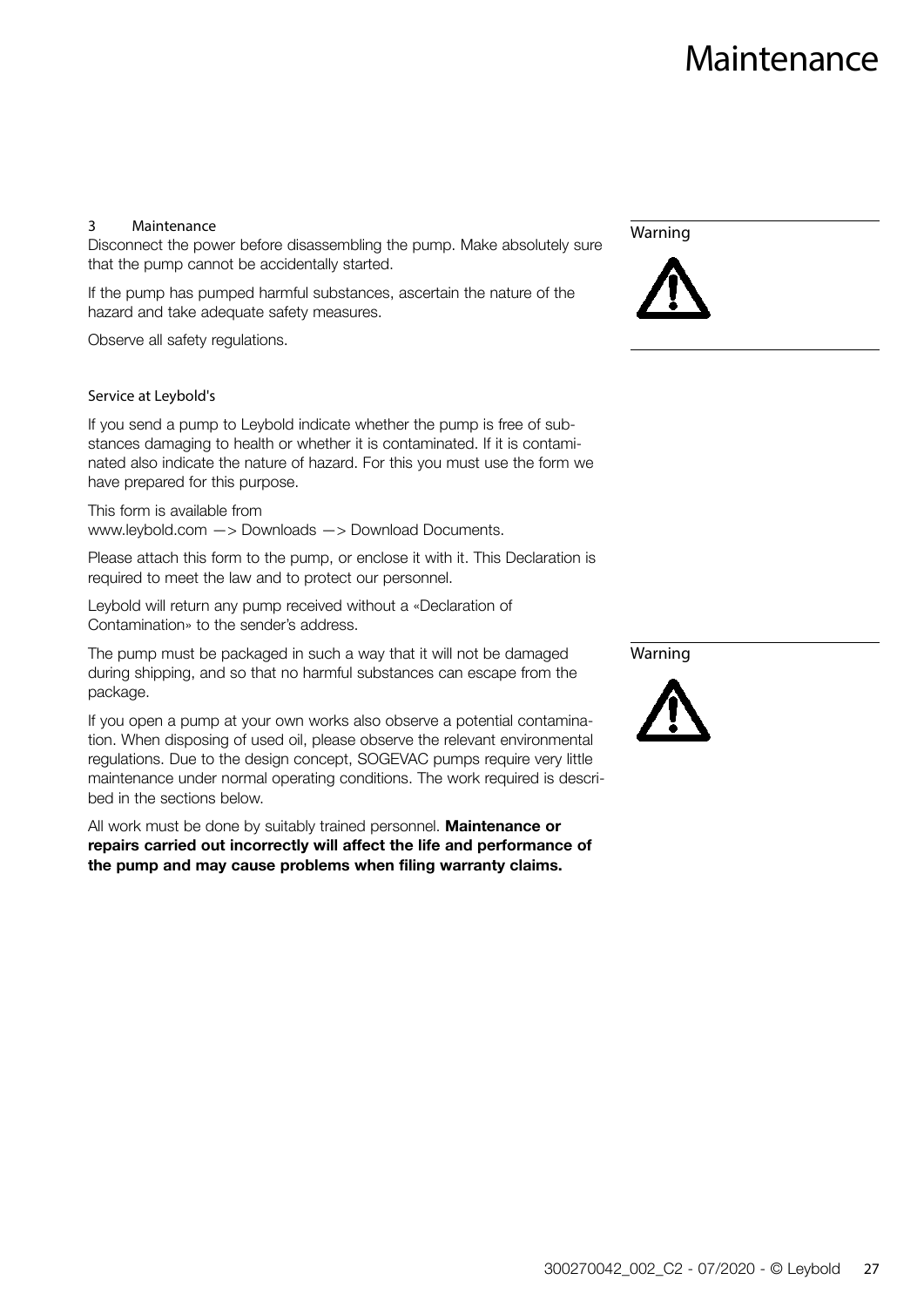3.1 Maintenance Schedule

The frequencies stated in the maintenance schedule are approximate values for normal pump operation.

#### Unfavourable ambient conditions and/or aggressive media may necessitate more frequent maintenance.

| Maintenance job                  | Frequency                                              | Section |
|----------------------------------|--------------------------------------------------------|---------|
| Check the oil level              | daily                                                  | 3.2.1   |
| Check the oil condition          | Depends on process                                     | 3.2.2   |
| 1st oil change                   | After 150 h of operation                               | 3.3     |
| Subsequent oil changes           | Every 2000 h or 6 months<br>(depending on application) | 3.3     |
| Replace the oil filter           | At each oil change                                     | 3.3     |
| Clean the dirt trap              | monthly                                                | 3.4     |
| Check the anti-suckback<br>valve | annually                                               | 3.5     |
| Radiator cleaning                | depends on ambient con-<br>ditions                     | 3.8     |
| Exhaust filter change            | if oil mist at exhaust or<br>annually                  | 3.9     |
| Heat exchanger cleaning          | 6 months                                               | 3.10    |
| Ball bearing exchange            | Every 30 000 h                                         |         |

#### Caution

To simplify the maintenance work we recommend combining several jobs.

Never mount used seals. Always mount new seals.



Use only genuine Leybold parts.

#### 3.2 Checking the Oil

#### 3.2.1 Oil Level

The pump oil level during operation must always be in the middle of the oillevel glass (ET3/24). When necessary, switch off the pump and add the correct quantity of oil.

High oil consumption often indicates that exhaust filters are clogged (See 3.9).

Stop the pump for filling oil.The oil level should be checked at least once a day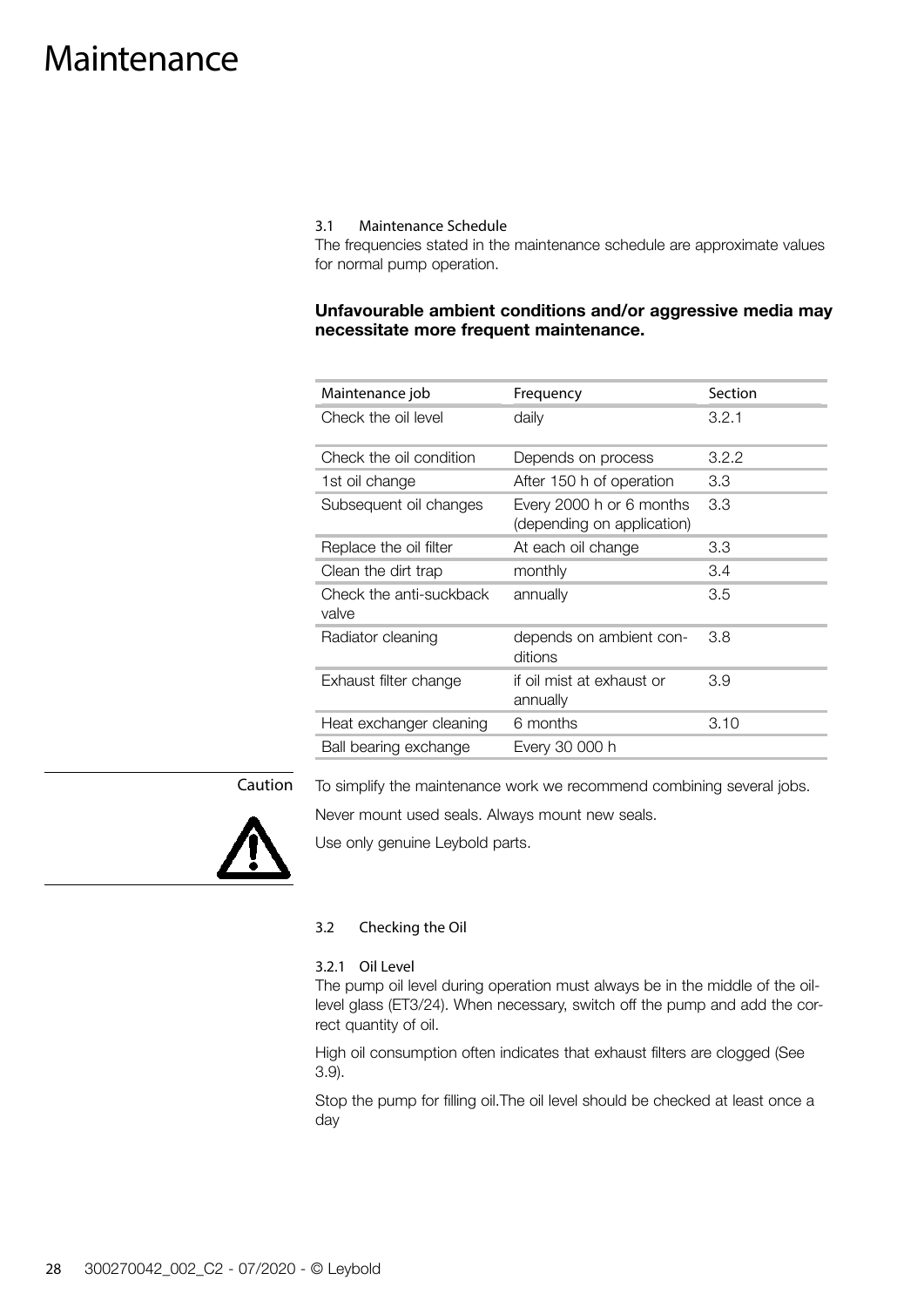### 3.2.2 Oil Condition

Normally the oil is clear and transparent. If gases or liquids dissolved in the oil result in deterioration of the ultimate pressure, the oil can be degassed by allowing the pump to run for about 30 min. with the intake port closed and the gas ballast valve open.

The amount of oil required for an oil check should be drained via the oil-drain plug (ET3/19) into a beaker or similar container with the pump switched off but still at operating temperature.

Depending on the process involved, dangerous substances may escape from the pump and oil. Take the appropriate precautions.

Observe the safety regulations.



Warning

#### 3.3 Oil Change, Replacing the Oil Filter

Tool required: oil filter key (710 73 532)

Always change the oil when the pump is switched off but still at working temperature.

If there is a risk of the oil being polymerized by the connected process, change the oil immediately after operation of the pump.

Pump in function is hot and some surfaces could reach a temperature higher than 80 °C (176 °F).

There is a risk of burn by touching.

Unscrew the oil-drain plug and let the used oil drain into a suitable container.

Depending on the process involved, dangerous substances may escape from the pump and oil. Take the appropriate precautions.

Observe the safety regulations.

When disposing of used oil please observe the relevant environmental regulations!

When the flow of oil slows down screw the oil-drain plug back in, briefly switch on the pump (max. 10s) and switch if off. Remove the oil-drain plug again and drain the remaining oil.

Unscrew the oil filter. Take a new oil filter, moisten its gasket with oil and screw it in manually.

Reinsert the oil-drain plug (check the O-Ring and replace it with a new one if necessary).

Unscrew the oil-fill plug and fill the pump should be flushed by filling it with fresh oil up to the bottom edge of the oil-level glass, run it for a short time and then change the oil again.

Use suitable oil only (see Section 1.7).

Important

300270042\_002\_C2 - 07/2020 - © Leybold 29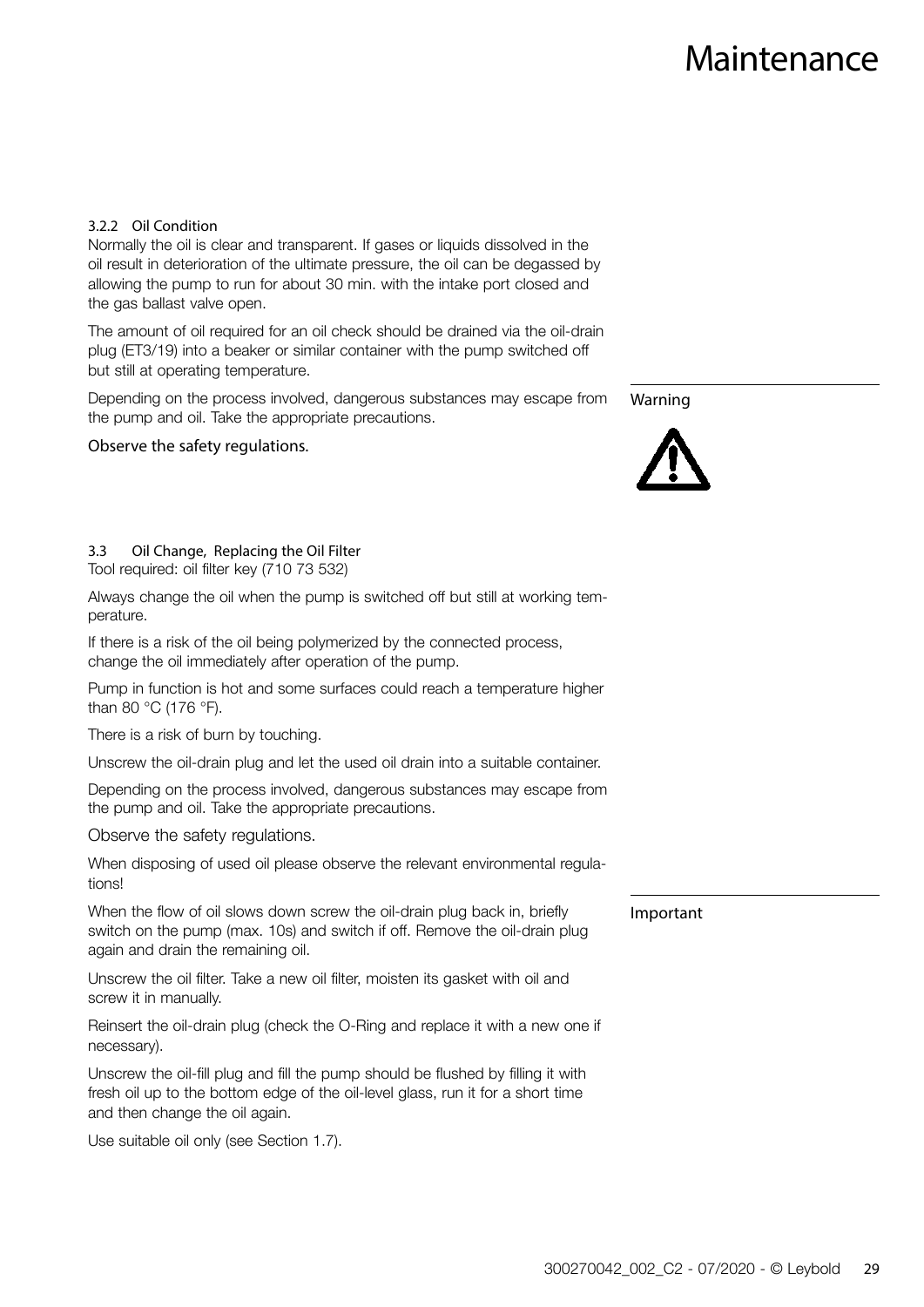#### 3.4 Cleaning the Dirt Trap

Required tools: Allen key male 8 mm. A dirt trap for coarse particles is located in the intake flange of the pump. It should be kept clean to avoid reduction of the pumping speed.

Remove four screws and take off the intake flange and gasket. Remove the retaining ring and support piece from inside. Take out the wire-mesh screen and clean it with a suitable solvent.

Reassemble in the reverse sequence. We recommend replacing the gasket by a new one.

Depending on the process involved, dangerous substances may escape from the pump and oil. Take the appropriate precautions.

#### Observe the safety regulations.

When disposing of used oil, please observe the relevant environmental regulations!

Never mount used seals ; always mount new seals.

#### 3.5 Checking the Anti-Suckback Valve

Required tools : Allen key male 8 mm - Adjusting ring: 710 72 333

Keep the anti-suckback valve clean to ensure proper operation of the pump. If the pump is exposed to large amounts of dust or dirt, we strongly recommend to install a dust filter upstream (see Section 1.4).

First disconnect the intake line. Remove four screws and take off the intake flange and gasket. Remove the spring and anti-suckback valve. If the antisuckback valve closes too soon, carefully compress the spring slightly. The top edge of the valve should be about 1-2 mm away from the bottom side of the intake port.

Depending on the process involved, dangerous substances may escape from the pump and oil. Take the appropriate precautions.

Observe the safety regulations.

**Warning** 

Caution

Important

Never mount used seals ; always mount new seals.

When disposing of used oil, please observe the relevant environmental regulations !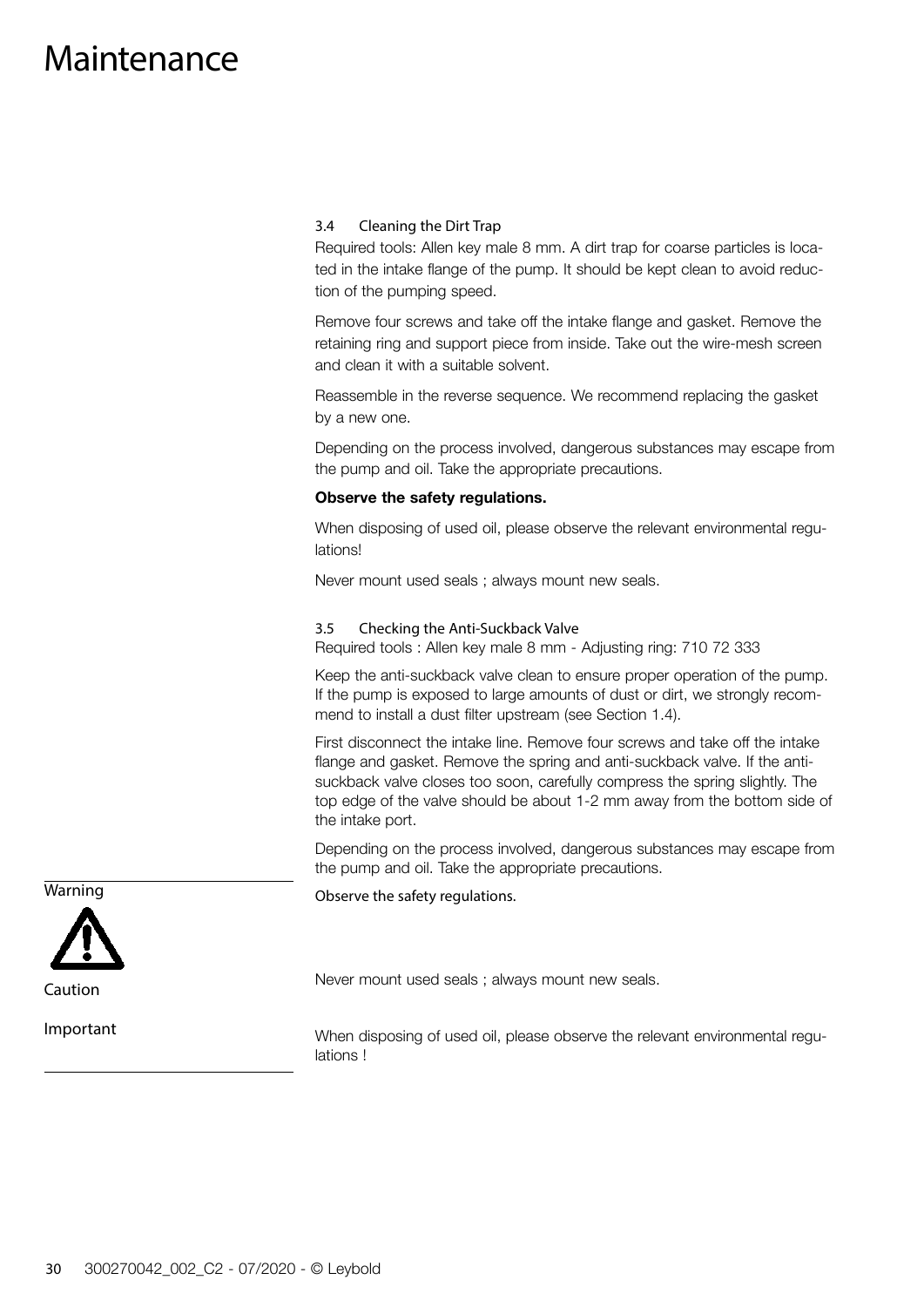#### 3.6 Cleaning the Gas Ballast Intake Filter

Required tools: none

On the big flow gas ballast, the inlet filter must be changed when the GB flow decreases. Filter P/N 710 20 852

### 3.7 Disassembly of electrical motor

Disconnect the power before disassembling the pump. Make absolutely sure that the pump cannot be accidentally started.

1. To disassemble motor from coupling housing, unscrew the 4 hexagonal head screws.

2. With the help of an extractor puller, remove the coupling of the motor shaft after having untightened the locking screw by a male Allen key 4 mm.

3. The reassembly is carried out in the reverse sequence.

4. Check direction of rotation.

#### 3.8 Radiator cleaning

Please keep the oil cooler clean to have an efficient cooling. For that, remove the turbine cover and clean it with compressed air from the turbine inside. Then reassemble the cover.

- 3.9 Exhaust filter exchange
- Remove the screws of the exhaust plate (ET3/18) using a 8 mm Allen key
- Lift the 3 exhaust filters (ET3/25) from the W shaped metal sheet holder and remove them from the oil casing (ET1/1)
- Make sure that the new exhaust filters (ET3/25) have the O-ring (opposite side of overpressure valve) and grease them using vacuum grease
- Replace the O-ring (ET3/26p) of the exhaust plate (ET3/18)
- Insert new exhaust filters (ET3/25). They are guided in the oil casing (ET1/1) correct position. Make sure the compression springs (ET3/27) are behind the W shaped metal sheet holder.
- Plug the exhaust plate (ET3/18) on the W shaped metal sheet holder with the 2 location pins and screw the exhaust plate (ET3/18) on the oil casing (ET1/1) using a 8 mm Allen key.

#### General Remarks

We reserve the right to alter the design or any data given in these Operating Instructions. The illustrations are not binding.

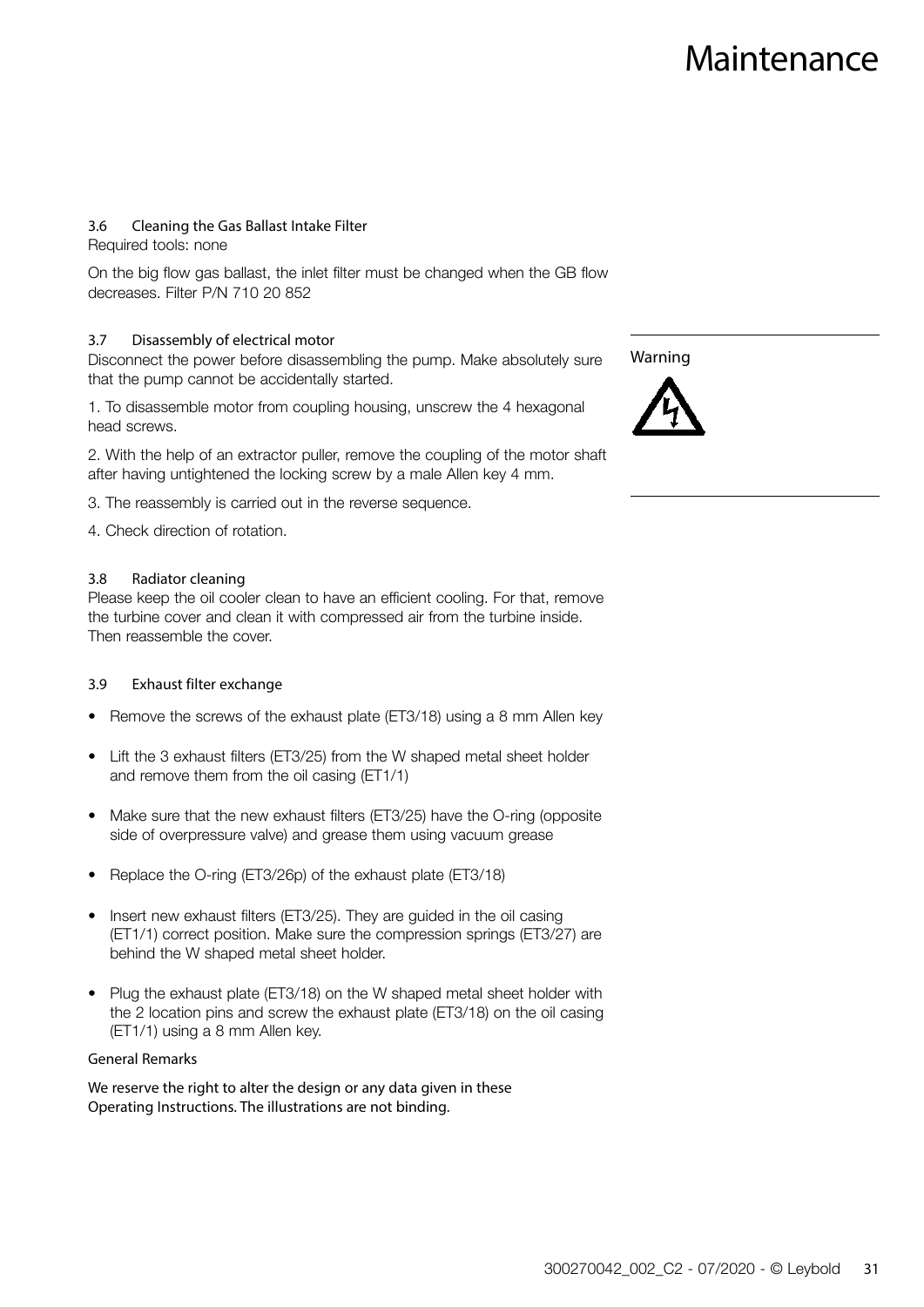3.10 Heat exchanger cleaning

Waterdrain if the cooling circuit before transport, long time storage, winter time.

To drain the water circuit, close the water cooling, remove the both plugs item 104 and place a water recovery tray with a capacity of approx. 2L under the heat exchanger.

Water may be hot, take appropriate safety measures.

For putting into operation again, screw the 2 plugs item 104 again into the heat exchanger, and open the water circuit.

To clean the heat exchanger: It is recommanded to clean at least twice a year the water circuit.

For that, dismantle the exchanger from the pump.

Chemical cleaning is the most efficient, with dilute hydrochloric acid solution (5 to 10%) then neutralize with hexamethylethyrenetetramine at 0,2%.

For a 1 MM coat of scale, leave acting the acid during about 30 min.

The system must be open during the operations, so the product gases can escape.

Rinse copiously with water after neutralization.

Procede in an open and well ventilated place.

Observe the safety regulations given by the manufacturer of the product you are using.

Observe the regulations for the treatment and the disposal of chemical products.

Observe the relevant environmental regulations.



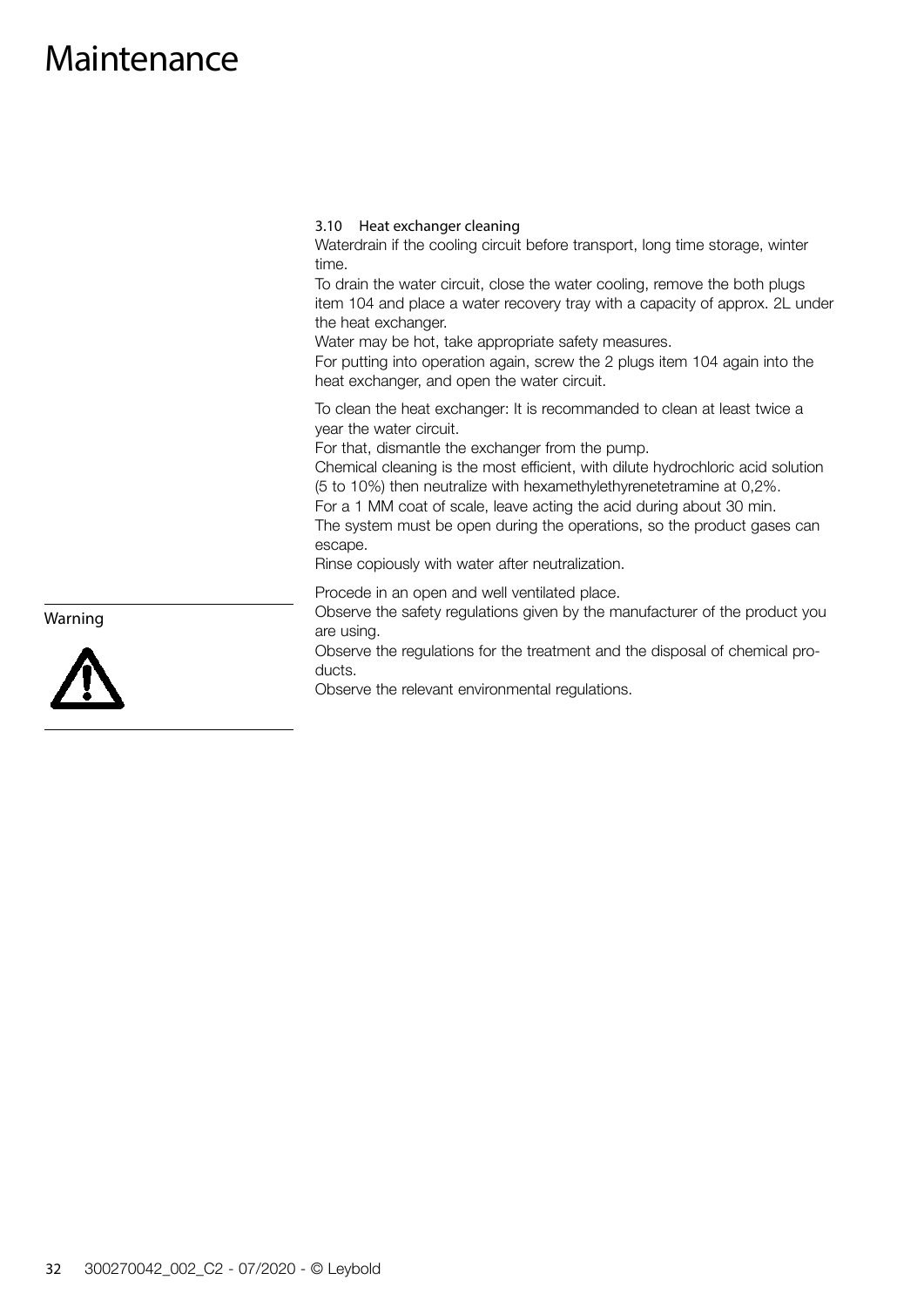### Troubleshooting guide

#### 4 Troubleshooting

| Fault                                                                          | Possible cause                                                                                                    | Remedy                                                                                                                                                              | Reference            |
|--------------------------------------------------------------------------------|-------------------------------------------------------------------------------------------------------------------|---------------------------------------------------------------------------------------------------------------------------------------------------------------------|----------------------|
| Pump does not start                                                            | Pump is connected incorrectly                                                                                     | Connect the pump correctly                                                                                                                                          | 2.3                  |
|                                                                                | Motor protection switch incorrectly set.                                                                          | Set motor protection switch properly                                                                                                                                | 2.3                  |
|                                                                                | Operating voltage does not match motor                                                                            | Replace the motor                                                                                                                                                   |                      |
|                                                                                | Motor is malfunctioning                                                                                           | Replace the motor                                                                                                                                                   |                      |
|                                                                                | Oil temperature is below 12°C (54°F)                                                                              | Heat the pump and pump oil or use different oil                                                                                                                     | 1.8                  |
|                                                                                | Oil is too viscous                                                                                                | Use appropriate oil grade                                                                                                                                           | 3.3                  |
|                                                                                | Exhaust filter / exhaust line is clogged                                                                          | Replace the filter or clean the exhaust line                                                                                                                        | 3.4                  |
|                                                                                | Pump is seized up (sign : pump is jammed)                                                                         | Repair the pump                                                                                                                                                     | 3.11 / 3.12          |
| Pump does not reach<br>ultimate pressure                                       | Measuring technique or gauge is unsuitable                                                                        | Use correct measuring technique and gauge                                                                                                                           | 2.7                  |
|                                                                                | External leak 1) - Piping fittings loose                                                                          | Repair the pump - Retighten                                                                                                                                         |                      |
|                                                                                | Float valve does not close                                                                                        | Repair the valve                                                                                                                                                    | 3.9                  |
|                                                                                | Anti-suckback valve is malfunctioning                                                                             | Repair the valve                                                                                                                                                    | 3.6                  |
|                                                                                | Exhaust valve is malfunctioning                                                                                   | Repair the valve                                                                                                                                                    | 3.10                 |
|                                                                                | Inadequate lubrication due to:<br>- unsuitable or contaminated oil<br>- clogged oil filter<br>- clogged oil lines | Change the oil<br>Replace the oil filter<br>Clean the oil lines and oil case                                                                                        | 3.3<br>3.3           |
|                                                                                | Vacuum lines are dirty                                                                                            | Clean vacuum lines                                                                                                                                                  |                      |
|                                                                                | Pump is too small                                                                                                 | Check the process date ; replace the pump, if necessary                                                                                                             |                      |
| Pumping speed is too low                                                       | Dirt trap in the intake port is clogged                                                                           | Clean the dirt trap. Precaution : install a dust filter in intake<br>line                                                                                           | 3.5<br>1.4/2.2.1     |
|                                                                                | Exhaust filter is clogged                                                                                         | Install new filter elements                                                                                                                                         | 3.4                  |
|                                                                                | Connecting lines are too narrow or too long                                                                       | Use adequately wide and short connecting lines                                                                                                                      | 2.2                  |
|                                                                                | Anti-suckback valve is hard to open                                                                               | Check spring free length                                                                                                                                            |                      |
| After switching off pump<br>under vacuum, pressure in<br>system rises too fast | System has a leak<br>Anti-suckback is malfunctioning                                                              | Check the system<br>Repair the valve                                                                                                                                | 3.6                  |
| Pump gets too hot                                                              | Cooling air supply is obstructed                                                                                  | Set pump up correctly                                                                                                                                               | 2.1                  |
|                                                                                | Cooler is dirty                                                                                                   | Clean the cooler                                                                                                                                                    | 3.8                  |
|                                                                                | Ambient temperature is too high                                                                                   | Set pump up correctly                                                                                                                                               | 2.1                  |
|                                                                                | Process gas is too hot                                                                                            | Change the process                                                                                                                                                  |                      |
|                                                                                | Oil level is too low                                                                                              | Add oil to reach the correct oil level                                                                                                                              | 3.3                  |
|                                                                                | Oil is unsuitable                                                                                                 | Change the oil                                                                                                                                                      | 3.3                  |
|                                                                                | Oil cycle is obstructed                                                                                           | Clean or repair the oil lines                                                                                                                                       |                      |
|                                                                                | Exhaust filter / exhaust line is obstructed                                                                       | Replace the exhaust filter, clean the exhaust line                                                                                                                  | 3.4                  |
|                                                                                | Exhaust valve is malfunctioning                                                                                   | Repair the valve                                                                                                                                                    | 3.10                 |
|                                                                                | Pump module is no longer usable                                                                                   | Replace the pump module                                                                                                                                             | 3.11                 |
| Oil in intake line or in vacu-<br>um vessel                                    | Oil comes from the vacuum system                                                                                  | Check the vacuum system                                                                                                                                             |                      |
|                                                                                | Anti-suckback valve is obstructed                                                                                 | Clean or repair the valve                                                                                                                                           | 3.6                  |
|                                                                                | Sealing surfaces or anti-suckback valve are damaged or dirty                                                      | Clean or repair the intake port and valve                                                                                                                           | 3.6                  |
|                                                                                | Oil level is too high                                                                                             | Drain the excess oil                                                                                                                                                | 3.3                  |
| Oil is turbid                                                                  | Condensation                                                                                                      | Degas the oil or change the oil and clean the pump. Pre-<br>caution: open the gas ballast valve or insert a condensate<br>trap. Clean the gas ballast intake filter | 2.5.2./3.2.2.<br>3.7 |
| Pump is excessively noisy                                                      | Oil level is very low (oil is no longer visible)                                                                  | Add oil                                                                                                                                                             | 3.3                  |
|                                                                                | Oil filter is clogged                                                                                             | Change the oil and filter                                                                                                                                           | 3.3                  |
|                                                                                | Coupling element is worn                                                                                          | Install new coupling element                                                                                                                                        | 3.11                 |
|                                                                                | Large vacuum leak in system                                                                                       | Repair vacuum leak                                                                                                                                                  | 3.11/3.12            |
|                                                                                |                                                                                                                   |                                                                                                                                                                     |                      |

\* Reference section : This coluum refers to the section in the Operating Instructions that contains the applicable repair information. 1) Bubble test : Let the pump run<br>at operating temperature with degassed oil, without g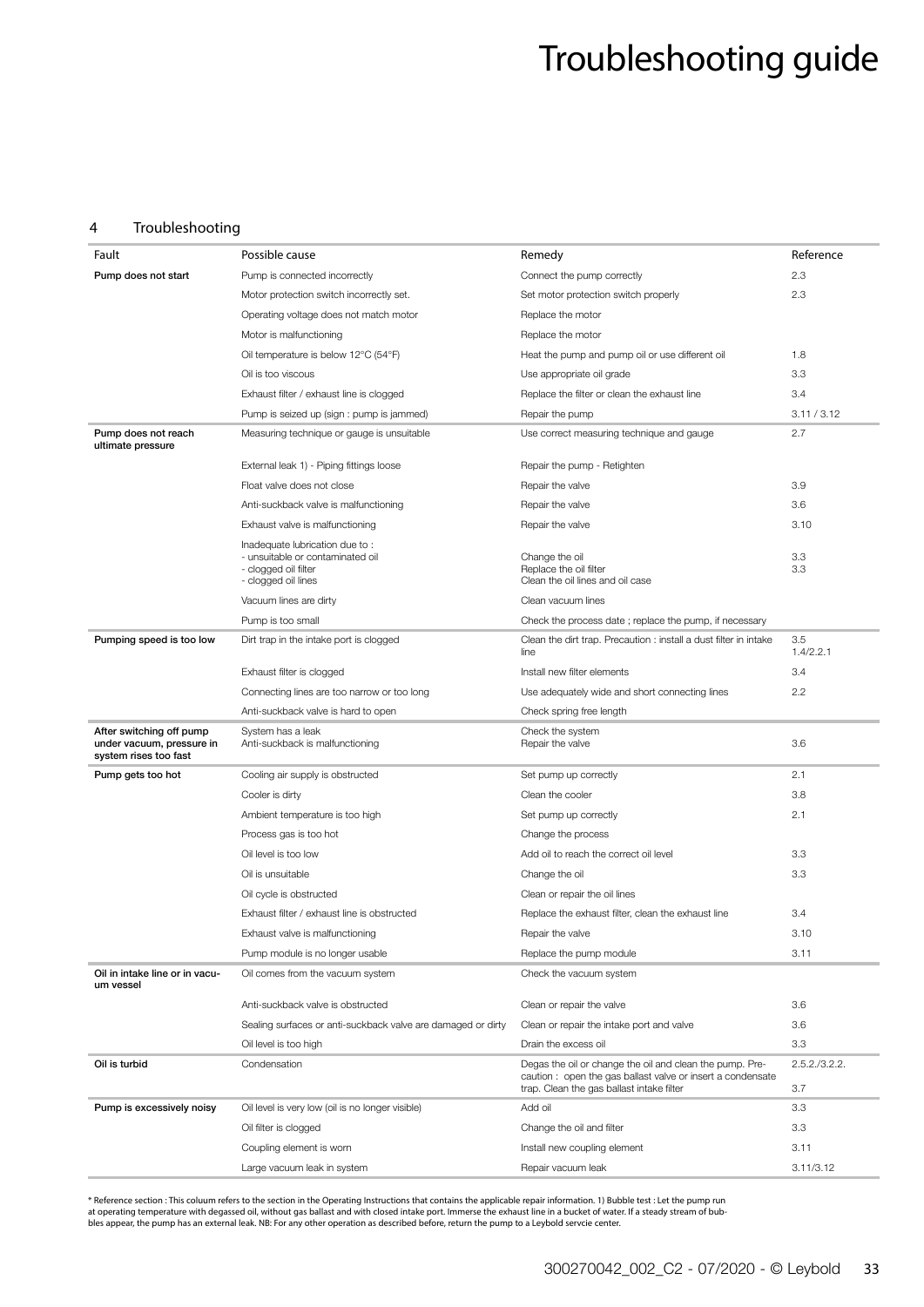



### **EU Declaration of Conformity**

(Translation of original Declaration of Conformity)

The manufacturer:

Leybold France SAS 640 rue Aristide Bergès 26500 Bourg-Lès-Valence France

herewith declares that the products specified and listed below which we have placed on the market, comply with the applicable EU Council Directives. This declaration becomes invalid if modifications are made to the product without agreement of Levbold GmbH.

**Product designation:** 

**Type designation:** 

 $\mathbf{U}$ Eu peclaration of Conformity

SV16D(I), SV25D(I), SV200, SV1200, SV40B, SV65B, SV100B, SV120B (I FC), SV300B, SV320B, SV470B, SV570B, SV630B, SV750B, SV28BI (FC), SV40BI (FC), SV65BI (FC), and their variants, excepted pumps delivered without motor

Compressors and vacuum pumps - Safety requirements - Part 2:

Safety of machinery - Electrical equipment of machines - Part 1:

Electromagnetic compatibility (EMC) - Part 6-2: Generic standards -

Electromagnetic compatibility (EMC) - Part 6-4: Generic standards -

#### The products complies to the following European Council Directives:

Machinery Directive (2006/42/EC)

The safety objectives of the Low Voltage Directive 2014/35/EU were complied with in accordance with Appendix 1 No. 1.5.1 of Machinery Directive 2006/42/EC.

Vacuum pumps

Electromagnetic Compatibility (2014/30/EU)

RoHS Directive (2011/65/EU) & (2015/863/EU)

The following harmonized standards have been applied:

EN 1012-2:1996+A1:2009

EN 60204-1:2006/A1:2009

EN 61000-6-2:2005/AC:2005

EN 61000-6-4:2007/A1:2011

Documentation officer:

**Levbold France SAS** 640 rue Aristide Bergès 26500 Bourg-Lès-Valence, France

General requirements requirements

Immunity for industrial environments

Emission standard for industrial environments

Cologne, January 4th 2019

**Andries Desiron VP Engineering Industrial Vacuum Division** 

Bourg-Lès-Valence, January 4th 2019

Joseph Schott General Manager Leybold Valence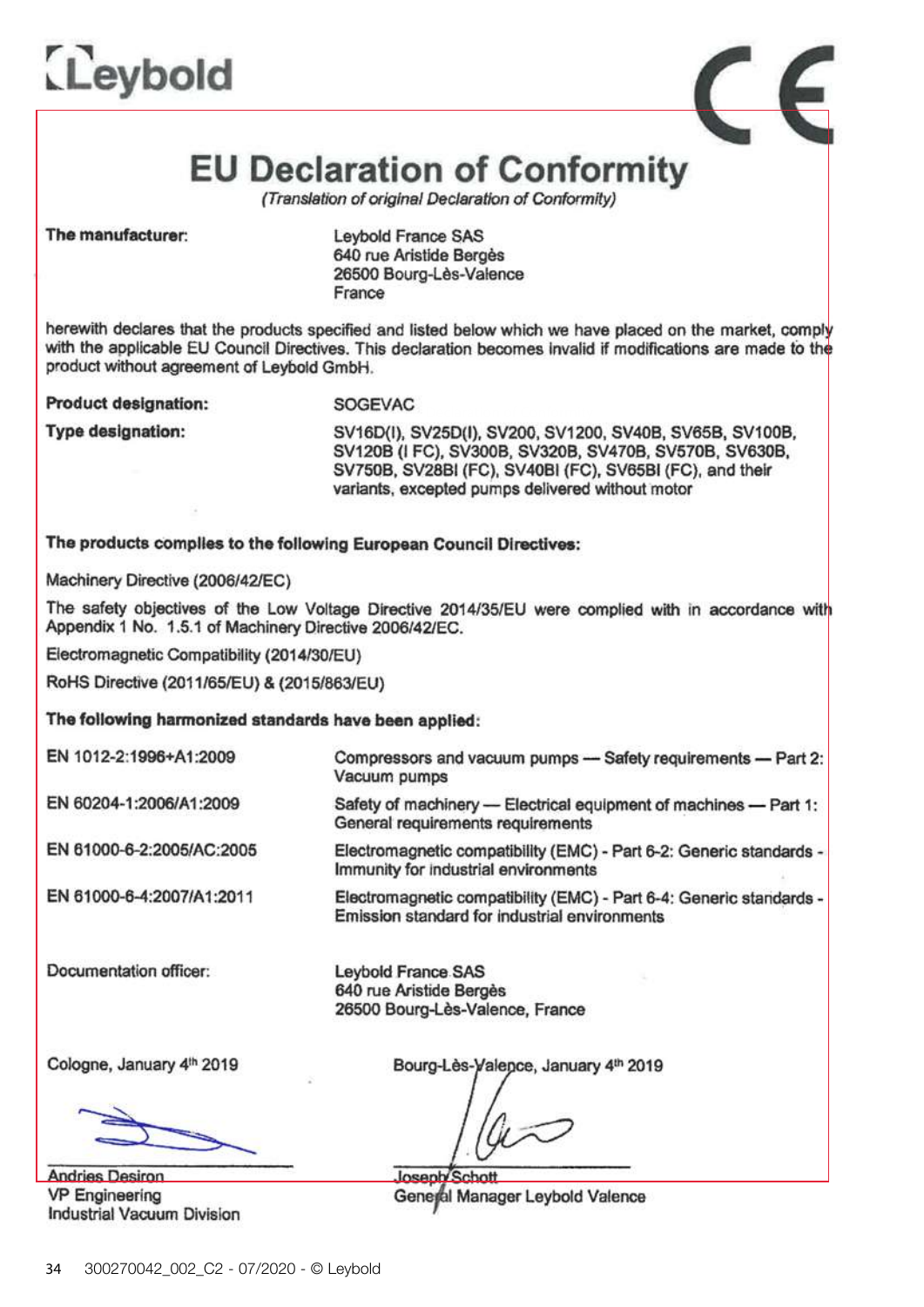### Spare parts list

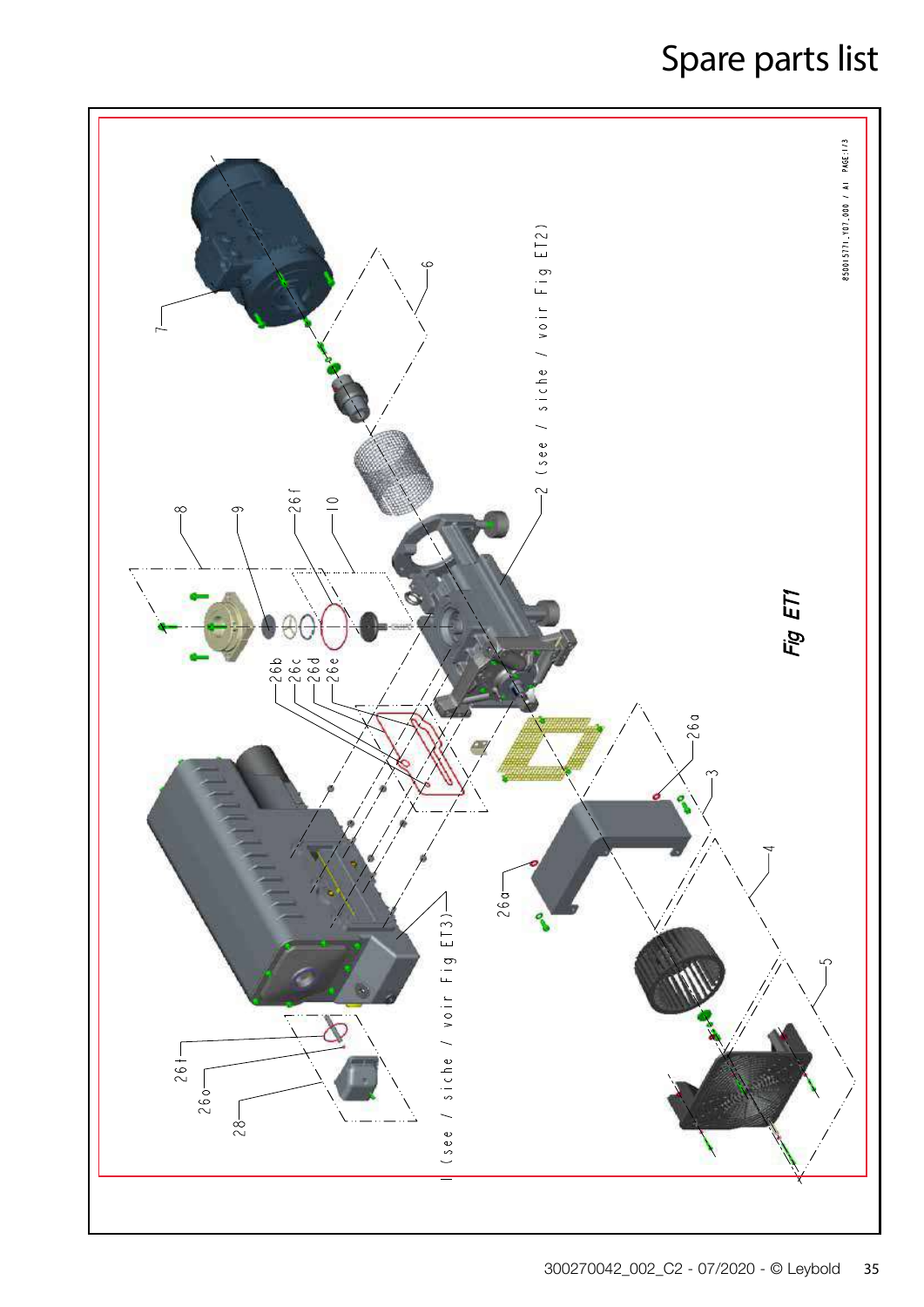### Spare parts list

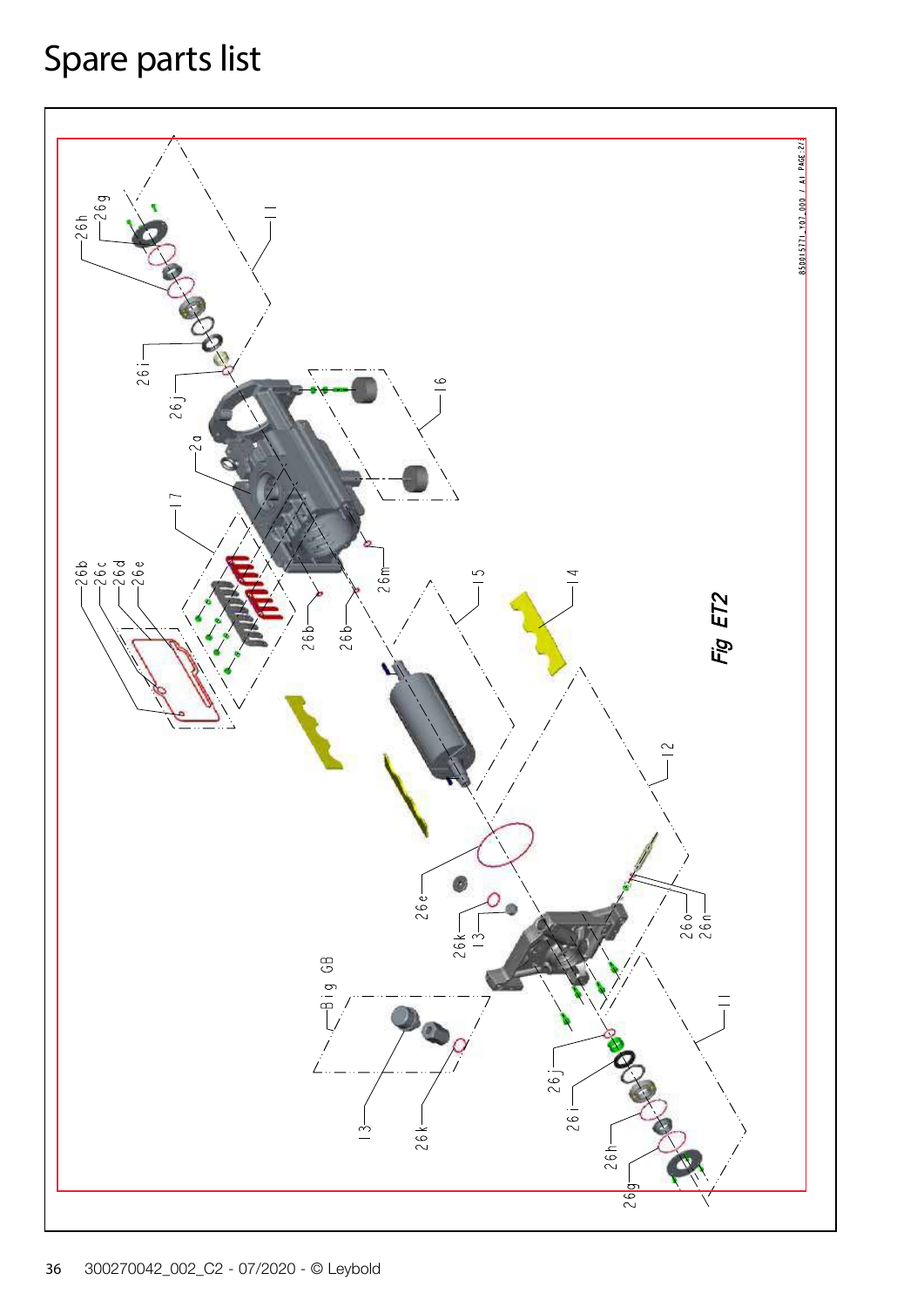## Spare parts list

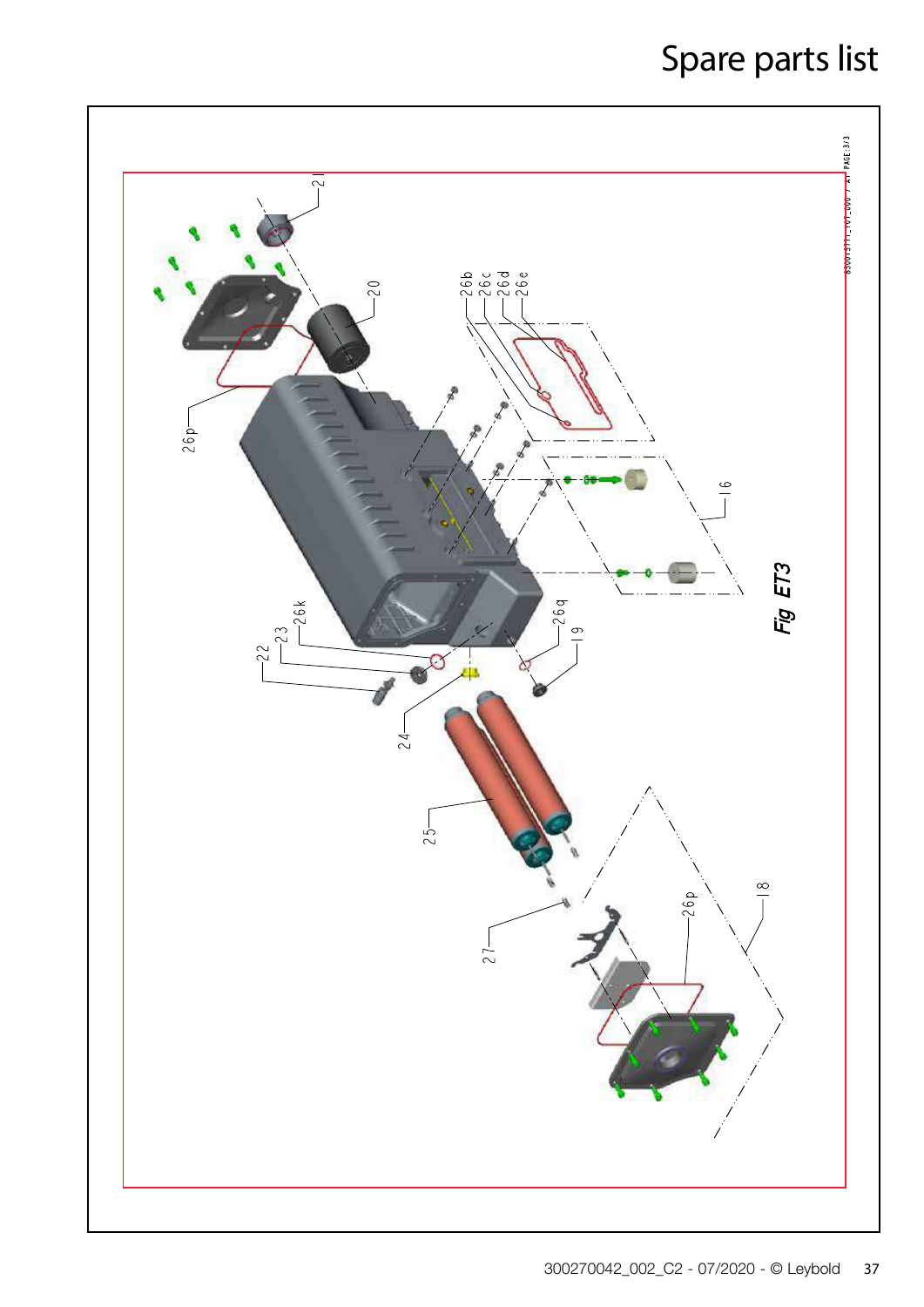| Bemerkungen<br>Remarques<br><b>Notes</b>     | Ind. 18, 19, 20, 22, 23, 24, 25, 26b,c, d, e, k, p, q, 27 | Incl. 11, 12, 13, 14, 15, 17, 26b, c, d, e, g, h, i, j, k, m, n, o<br>Incl. 18, 19, 20, 22, 23, 24, 25, 26b,c, d, e, k, p, q, 27 | Incl. 11, 12, 13, 14, 15, 17, 26b, c, d, e, g, h, i, j, k, m, n, o | Incl. 26a          | 220 mm       | 150 mm              |              |                                                              |                          |                                            |                                                  |                         |                                      |                                                                                                       |                                                  |                                                           | Ind. 9, 26                                        | Incl. 9, 26f            |                          | Ind. 26f                                | Incl. 26g, h, i, j | Incl. 13, 26a, b, e, k, m, n, o | Ind. 13, 26a, b, e, k, m, n, o<br>Incl. 13, 26a, b, e, k, m, n, o    | Ind. 26k                              |                                                  |               |                         |                                                    | Incl. 26p<br>Incl. 26p              | Incl. 26q              |                 |                          |                    | Incl. 26k               |                           |                                |                        | Ind. 260, 26t                   | All 26 + 10       | Incl. 6, 11, 14, 17, 20, 24, 25, 26, 27 |
|----------------------------------------------|-----------------------------------------------------------|----------------------------------------------------------------------------------------------------------------------------------|--------------------------------------------------------------------|--------------------|--------------|---------------------|--------------|--------------------------------------------------------------|--------------------------|--------------------------------------------|--------------------------------------------------|-------------------------|--------------------------------------|-------------------------------------------------------------------------------------------------------|--------------------------------------------------|-----------------------------------------------------------|---------------------------------------------------|-------------------------|--------------------------|-----------------------------------------|--------------------|---------------------------------|----------------------------------------------------------------------|---------------------------------------|--------------------------------------------------|---------------|-------------------------|----------------------------------------------------|-------------------------------------|------------------------|-----------------|--------------------------|--------------------|-------------------------|---------------------------|--------------------------------|------------------------|---------------------------------|-------------------|-----------------------------------------|
| Bestell-Nr<br>N° de réf.<br>Part-Nr.         | 971447620                                                 | EK971460641<br>971447390                                                                                                         | 971458970                                                          | 971460700          | 026944126    | EK6503195           | 971460710    | 971445970                                                    | 971446030                | 971457700                                  |                                                  | 01754176                |                                      | 096894176                                                                                             | 971466740                                        |                                                           | 006854126                                         | 971460750               | 71213390                 | 971457690                               | 971464910          | 971467690                       | EK6700294<br>086994126                                               | 971464130                             | 08994416                                         | 026924126     | 971464930               | 071464940                                          | EK971460541<br>971458930            | 71256380               | 71018850        | 71230570                 | 71417210           | 71073040                | 023094126                 | 971431120                      | 71436210               | EK971469641                     | 971464950         | 096694126                               |
| <b>DESIGNATION</b>                           | ပြီ<br>CARTER AVEC FILTRE A HUILE                         | CARTER AVEC FILTRE A HUILE NPT2<br>GENERATEUR ENS. EUR G2'                                                                       | GENERATEUR ENS. US NPT2"                                           | REFROIDISSEUR ENS. | TURBINE ENS. | <b>TURBINE ENS.</b> | CAPOT ENS.   | ACCOUPLEMENT EUR MOTEURS CEI<br>ACCOUPLEMENT US MOTEURS NEMA |                          | <b>MOTEUR EUR IEC</b>                      | $230/400$ V ± 10 %, 50 Hz<br>460 V ± 10 %, 60 Hz | <b>NOTEUR JAPON JIS</b> | $200$ V + 10 % - 15 %, 50 & 60 Hz    | $208$ V $\pm$ 10 %, 230 / 460 V $\pm$ 10 %, 60 Hz<br>400 V $\pm$ 10 %, 50 Hz<br><b>MOTEUR US NEMA</b> | $200V - 15%$ $230V + 10%$<br><b>MOTEUR MONDE</b> | $380400$ V ± 10 %, 50 & 60 Hz<br>460 V ± 10 %, 60 Hz, CTP | BRIDE ASPI EUR ENS. G2'                           | BRIDE ASPI US ENS. NPT2 | FILTRE ASPIRATION        | <b>CLAPET ASPIRATION</b><br>PALIER ENS. |                    | FLASQUE ENS.                    | FLASQUE ENS. L-A EM 24V DC<br>FLASQUE ENS. PFPE LA STD               | LEST AIR 3 DEBITS                     | JEU DE 3 PALETTES                                | ROTOR ENS.    | <b>AMORTISSEUR ENS.</b> | မြ<br>KIT BRIDE REFOULEMENT<br>LAME ET CONTRE LAME | KIT BRIDE REFOULEMENT NPT2          | BOUCHON VIDANGE G3/4"  | FILTRE A HUILE  | BY PASS FILTRE A HUILE   | FLOTTEUR ENS       | BOUCHON REMPLISSAGE G1" | <b>VOYANT HUILE VERRE</b> | CARTOUCHE REFOUL. AVEC BY-PASS | RESSORT DE COMPRESSION | DEFLECTEUR ECHAPP ORIENTABLE    | JEU DE JOINTS FKM | KIT DE REPARATION<br>KIT DE MAINTENANCE |
| <b>DESCRIPTION</b>                           | OIL CASING WITH OIL FILTER G2                             | OIL CASING WITH OIL FILTER NPT2<br>VACUUM GENERATOR EUR G2                                                                       | VACUUM GENERATOR US NPT2"                                          | <b>RADIATOR</b>    | TURBINE      | TURBINE             | <b>COVER</b> | COUPLING EUR IEC MOTORS<br>COUPLING EUR IEC MOTORS           |                          | <b>MOTOR EUR IEC</b>                       | $230/400$ V ± 10 %, 50 Hz<br>460 V ± 10 %, 60 Hz | <b>NOTOR JAPAN JIS</b>  | $200V + 10\% - 15\%$ , 50 & 60 Hz    | $208$ V $\pm$ 10 %, 230 / 460 V $\pm$ 10 %, 60 Hz<br>400 V $\pm$ 10 %, 50 Hz<br><b>MOTOR US NEMA</b>  | $200V - 15%$ $230V + 10%$<br>WIDERANGE MOTOR     | 380  400 V ± 10 %, 50 & 60 Hz                             | INTAKE FLANGE EUR G2'<br>460 V ± 10 %, 60 Hz, CTP | INTAKE FLANGE US NPT2   | INTAKE FLANGE FILTER     | ANTI SUCKBACK VALVE<br>BEARING KIT      |                    | END PLATE KIT                   | END PLATE KIT GB EM 24V DC<br>END PLATE KIT PFPE STD GB              | GAS BALLAST 3 FLOWS<br>SET OF 3 VANES |                                                  | ROTOR KIT     | RUBBER FEET KIT         | VALVE AND VALVE STOP KIT<br>EXHAUST PLATE G2" KIT  | EXHAUST PLATE NPT2 KIT              | OIL DRAIN PLUG G3/4"   | OIL FILTER      | <b>OIL FILTER BYPASS</b> | FLOAT VALVE KIT    | OIT LITT LING GI        | GLASS OIL SIGHT GLASS     | EXHAUST FILTER WITH BYPASS     | COMPRESSION SPRING     | <b>ORIENT EXHAUST DEFLECTOR</b> | SEAL KIT FKM      | REPAIR KIT<br>MAINTENANCE KIT           |
| <b>BENENNUNG</b>                             | ÖLKASTEN MIT ÖLFILTER                                     | <b>ÖLKASTEN MIT ÖLFILTER NPT2</b><br>VAKUUMGENERATOR EUR G2'                                                                     | VAKUUMGENERATOR US NPT2'                                           | KÜHLER             | TURBINE      | TURBINE             | <b>HAUBE</b> | KUPPLUNG EUR IEC MOTOREN                                     | KUPPLUNG US NEMA MOTOREN | 230 / 400 V ± 10 %, 50 Hz<br>MOTOR EUR IEC | 460 V ± 10 %, 60 Hz                              | MOTOR JAPAN JIS         | 50 & 60 Hz<br>$200$ V + 10 % - 15 %, | 208 V ± 10 %, 230 / 460 V ± 10 %, 60 Hz<br>400 V ± 10 %, 50 Hz<br>MOTOR US NEMA                       | $200V - 15%$ $230V + 10%$<br><b>WELTMOTOR</b>    | 380  400 V ± 10 %, 50 & 60 Hz                             | 460 V ± 10 %, 60 Hz, CTP<br>SAUGSTUTZEN EUR G2    | SAUGSTUTZEN US NPT2     | <b>SAUGSTUTZENFILTER</b> | <b>SAUGSTUTZENVENTIL</b>                | LAGERKIT           | ENDPLATTENKIT                   | EM 24 V DC GB<br>LAGERDECKELKIT PFPE STD GB<br><b>LAGERDECKELKIT</b> |                                       | GASBALLAST 3 DURCHFLÜSSI<br>SATZ VON 3 SCHIEBERN | ROTORKI'      | <b>GUMMIFUSSKIT</b>     | VENTILPLATTE UND ANSCHLAG KIT                      | AUSLASSKIT NPT2<br>පි<br>AUSLASSKIT | ÖLABLASS STOPFEN G3/4' | <b>ÖLFILTER</b> | ÖLFILTER BYPASS          | SCHWIMMERVENTIL KI | OLFÜLLSTOPFEN GI        | GLASS ÖLSCHAUGLASS        | AUSLASSFILTER MIT BYPASS       | <b>DRUCKFEDER</b>      | <b>AUSLASS DEFLEKTOR</b>        | DICHTUNGS-KIT FPM | REPARATUR-KIT<br>WARTUNGS-KIT           |
| <b>Stuck</b><br>dté<br>đ<br>Item<br>8<br>Pos |                                                           |                                                                                                                                  | 2<br>2                                                             | S                  | 4            |                     | 5            | 6a                                                           | සි                       | $\overline{7}a$                            |                                                  | 4                       |                                      | $\tilde{7}c$                                                                                          | 7d                                               |                                                           | ౙ                                                 | ਛ                       | တ                        | $\cong$                                 | $\tilde{=}$        | 5                               |                                                                      | ₿                                     | $\overline{4}$                                   | $\frac{6}{7}$ | $\frac{6}{5}$           | 17                                                 | ₽<br>$\frac{8}{3}$                  | 67                     | 20              | $\overline{2}$           |                    | ន $\frac{2}{3}$         | $\frac{1}{25}$            | S                              | S<br>77                | 28                              | 82                | $\overline{ }$                          |

 $\Gamma$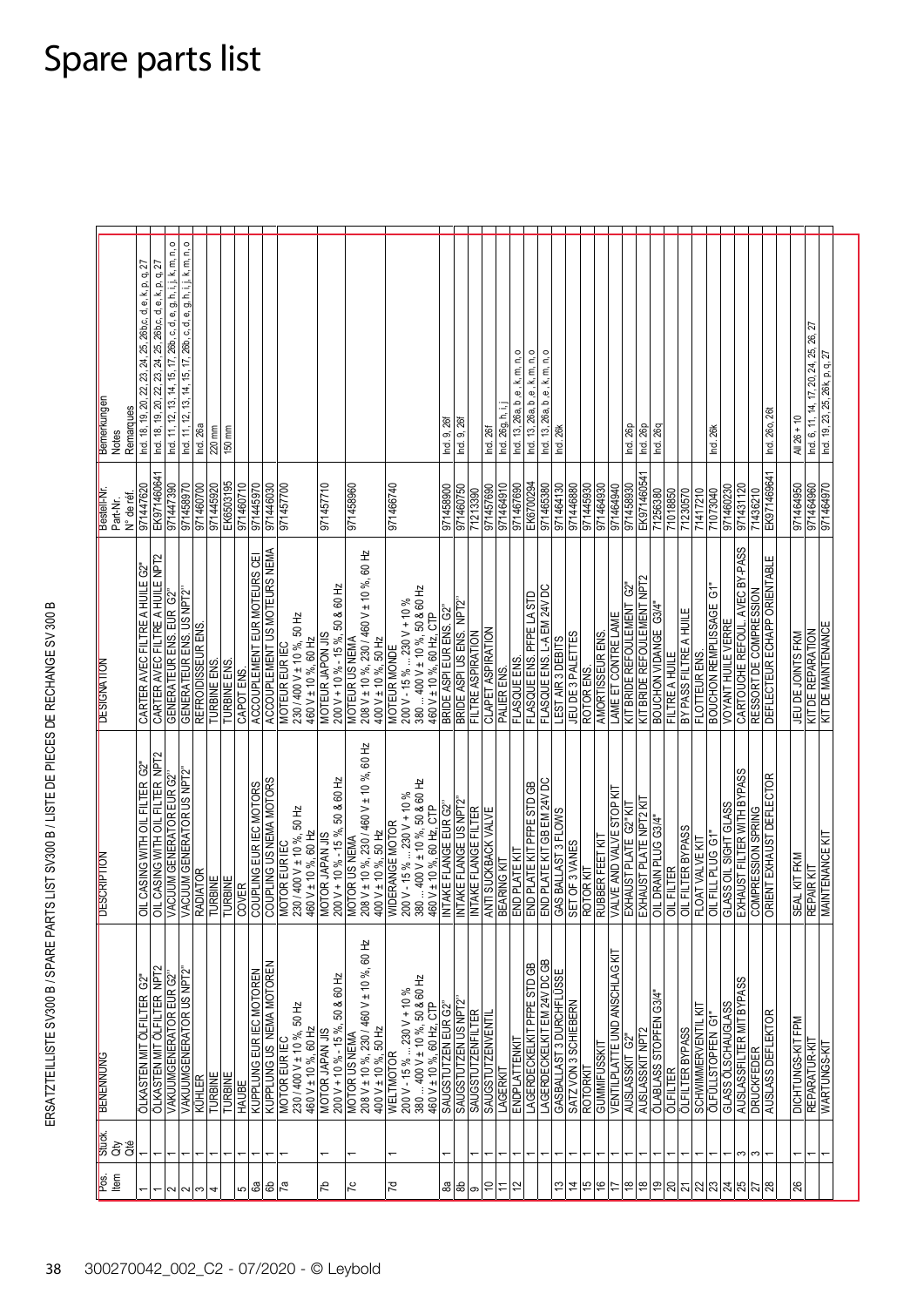

Radiator Öl Luft **Radiator Ol Australia I Radiateur huile air** Radiateur huile air **Radiateur EK6530623** 

#### **REFROIDISSEMENT A EAU / WATER COOLING / WASSERKUEHLUNG**